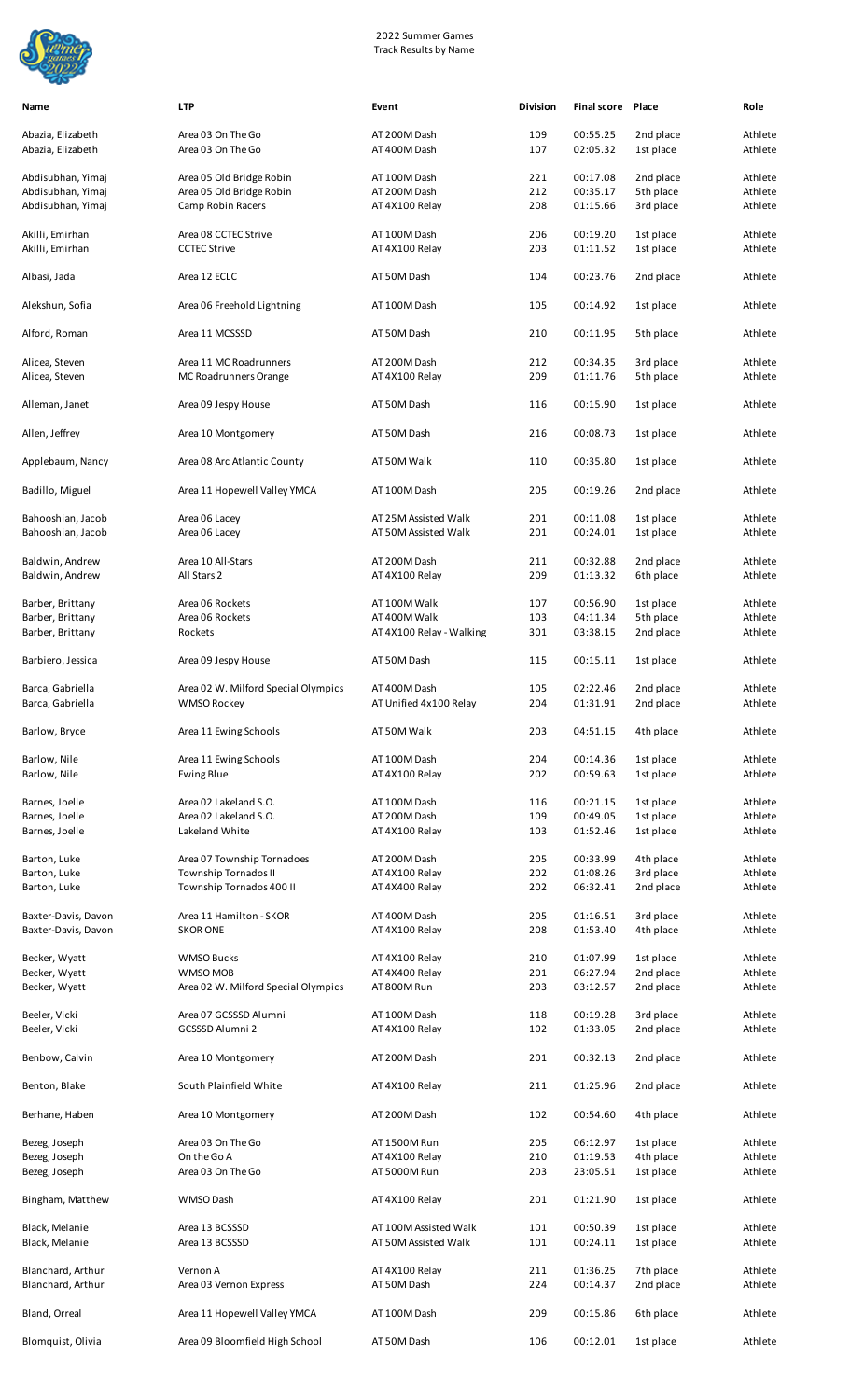

Bombard, Jaime Bombard, Jaime

| Bombard, Jaime                                 | Area 03 On The Go                                | AT 400M Walk                             | 104        | 04:24.65             | 3rd place              | Athlete                |
|------------------------------------------------|--------------------------------------------------|------------------------------------------|------------|----------------------|------------------------|------------------------|
| Bombard, Jaime                                 | On the Go D walk                                 | AT 4X100 Relay - Walking                 | 301        | 03:40.74             | 3rd place              | Athlete                |
| Bombard, Jaime                                 | Area 03 On The Go                                | AT 800M Walk                             | 102        | 09:52.30             | 2nd place              | Athlete                |
|                                                |                                                  |                                          |            |                      |                        |                        |
| Bonder, Braden                                 | Area 11 LMS Sharknados                           | AT 50M Dash                              | 202        | 00:17.63             | 6th place              | Athlete                |
| Bono, Lawrence                                 | Vernon A                                         | AT 4X100 Relay                           | 211        | 01:36.25             | 7th place              | Athlete                |
| Bono, Lawrence                                 | Area 03 Vernon Express                           | AT 50M Dash                              | 220        | 00:09.19             | 4th place              | Athlete                |
|                                                |                                                  |                                          |            |                      |                        |                        |
| Borgersen, Brenda                              | Area 07 GCSSSD Alumni                            | AT 400M Walk                             | 102        | 02:41.62             | Participation ribbon   | Athlete                |
| Borgersen, Brenda                              | <b>GCSSSD Alumni 2</b>                           | AT 4X100 Relay                           | 102        | 01:33.05             | 2nd place              | Athlete                |
| Both, Kyle                                     | Area 05 South Plainfield Tigers                  | AT 100M Dash                             | 214        | 00:20.31             | 5th place              | Athlete                |
| Both, Kyle                                     | South Plainfield Green                           | AT 4X100 Relay                           | 209        | 01:07.35             | 1st place              | Athlete                |
|                                                |                                                  |                                          |            |                      |                        |                        |
| Bowman, Andrew                                 | Area 03 On The Go                                | AT 400M Walk                             | 206        | 03:55.67             | 4th place              | Athlete                |
| Bowman, Andrew                                 | On the Go C Walk                                 | AT 4X100 Relay - Walking                 | 302        | 03:41.61             | 1st place              | Athlete                |
| Bowman, Andrew                                 | Area 03 On The Go                                | AT 800M Walk                             | 201        | 07:59.67             | 4th place              | Athlete                |
| Bozarth, Andre                                 | Area 13 Bancroft School                          | AT 25M Dash                              | 206        | 00:06.01             | 3rd place              | Athlete                |
|                                                |                                                  |                                          |            |                      |                        |                        |
| Braker, Kathryn                                | Area 07 Township Tornadoes                       | AT 1500M Run                             | 101        | 06:22.53             | 1st place              | Athlete                |
| Braker, Kathryn                                | Area 07 Township Tornadoes                       | AT 400M Dash                             | 104        | 01:40.62             | 1st place              | Athlete                |
| Braker, Kathryn                                | Township Tornados II                             | AT 4X100 Relay                           | 202        | 01:08.26             | 3rd place              | Athlete                |
| Braker, Kathryn                                | Township Tornados 400 II                         | AT 4X400 Relay                           | 202        | 06:32.41             | 2nd place              | Athlete                |
| Brangs, Amy                                    | <b>SKOR FIVE</b>                                 | AT 4X100 Relay                           | 212        | 01:44.07             | 2nd place              | Athlete                |
| Brangs, Amy                                    | Area 11 Hamilton - SKOR                          | AT 50M Dash                              | 115        | 00:16.69             | 3rd place              | Athlete                |
|                                                |                                                  |                                          |            |                      |                        |                        |
| Breijo, Mario                                  | Area 09 Bloomfield High School                   | AT 100M Dash                             | 223        | 00:20.31             | 6th place              | Athlete                |
| Brennan, Maureen                               | Area 03 On The Go                                | AT 100M Walk                             | 107        | 01:14.42             | 2nd place              | Athlete                |
| Brennan, Maureen                               | Area 03 On The Go                                | AT 400M Walk                             | 105        | 06:02.31             | 1st place              | Athlete                |
| Brennan, Maureen                               | On the Go E walk                                 | AT 4X100 Relay - Walking                 | 302        | 04:11.00             | 2nd place              | Athlete                |
|                                                |                                                  |                                          |            |                      |                        |                        |
| Britton, Christopher                           | Area 08 Sea Isle City Islanders                  | AT 100M Dash                             | 228        | 00:26.05             | 3rd place              | Athlete                |
| Britton, Christopher                           | Sea Isle City Islanders                          | AT 4X100 Relay                           | 211        | 01:32.26             | 5th place              | Athlete                |
| Brown, Briar                                   | Area 07 GCSSSD Alumni                            | AT 400M Walk                             | 202        | 03:30.33             | 4th place              | Athlete                |
| Brown, Briar                                   | <b>GCSSSD Alumni A</b>                           | AT 4X100 Relay                           | 214        | 01:27.15             | 1st place              | Athlete                |
|                                                |                                                  |                                          |            |                      |                        |                        |
| Brown, Claudia                                 | Lakeland Squires                                 | AT Unified 4x100 Relay                   | 201        | 01:18.15             | 2nd place              | <b>Unified Partner</b> |
| Brown, Claudia                                 | Lakeland Crimson Tide                            | AT Unified 4x400 Relay                   | 201        | 05:51.50             | 1st place              | <b>Unified Partner</b> |
| Bruce, Ashlee                                  | Area 11 Hamilton - SKOR                          | AT 100M Dash                             | 114        | 00:18.37             | 4th place              | Athlete                |
| Bruce, Ashlee                                  | <b>SKOR THREE</b>                                | AT 4X100 Relay                           | 102        | 01:26.58             | 1st place              | Athlete                |
|                                                |                                                  |                                          |            |                      |                        |                        |
| Bruce, Stephen                                 | Area 08 Arc Atlantic County                      | AT 50M Walk                              | 210        | 00:24.37             | 2nd place              | Athlete                |
|                                                |                                                  |                                          |            |                      |                        |                        |
| Buchek, Nicholas<br>Buchek, Nicholas           | Area 05 Piscataway Chiefs                        | AT 100M Dash                             | 225        | 00:24.76             | 3rd place<br>5th place | Athlete<br>Athlete     |
|                                                | Piscataway Yellow                                | AT 4X100 Relay                           | 210        | 01:22.15             |                        |                        |
| Bullock, Dallas                                | Area 05 Piscataway Chiefs                        | AT 100M Dash                             | 224        | 00:21.26             | 3rd place              | Athlete                |
|                                                |                                                  |                                          |            |                      |                        |                        |
| Bullock, Jasmine                               | Area 05 Piscataway Chiefs                        | AT 100M Dash                             | 115        | 00:23.80             | 2nd place              | Athlete                |
| Bullock, Jasmine                               | Piscataway Green                                 | AT 4X100 Relay                           | 103        | 01:59.79             | 2nd place              | Athlete                |
| Burks II, Charles                              | Area 12 #Always Praising and Saving              | AT 1500M Run                             | 202        | 05:48.32             | 2nd place              | Athlete                |
| Burks II, Charles                              | Area 12 #Always Praising and Saving              | AT 800M Run                              | 203        | 02:58.43             | 1st place              | Athlete                |
|                                                |                                                  |                                          |            |                      |                        |                        |
| Burlum, Matthew                                | <b>WMSO Bucks</b>                                | AT 4X100 Relay                           | 210        | 01:07.99             | 1st place              | Athlete                |
| Burlum, Matthew                                | WMSO Herd                                        | AT 4X400 Relay                           | 202        | 07:09.29             | 3rd place              | Athlete                |
| Burlum, Matthew                                | Area 02 W. Milford Special Olympics              | AT 800M Run                              | 205        | 04:26.35             | 1st place              | Athlete                |
|                                                |                                                  |                                          |            |                      |                        |                        |
| Burwell Jr., Delancey<br>Burwell Jr., Delancey | Area 06 Soaring Eagles<br>Area 06 Soaring Eagles | AT 100M Dash<br>AT 50M Dash              | 220<br>215 | 00:15.69<br>00:08.07 | 3rd place<br>2nd place | Athlete<br>Athlete     |
|                                                |                                                  |                                          |            |                      |                        |                        |
| Buttery, Brileigh Kellie                       | Area 02 W. Milford Special Olympics              | AT 400M Dash                             | 101        | 01:38.58             | 2nd place              | Athlete                |
| Buttery, Brileigh Kellie                       | WMSO Dash                                        | AT 4X100 Relay                           | 201        | 01:21.90             | 1st place              | Athlete                |
| Buttery, Brileigh Kellie                       | WMSO MOB                                         | AT 4X400 Relay                           | 201        | 06:27.94             | 2nd place              | Athlete                |
|                                                |                                                  |                                          |            |                      |                        |                        |
| Bynum, Gary                                    | Area 05 Piscataway Chiefs                        | AT 100M Dash                             | 214        | 00:19.23             | 1st place              | Athlete                |
| Byrne, Chloe                                   | Area 08 UT Challenger Sports                     | AT 100M Dash                             | 107        | 00:18.03             | 1st place              | Athlete                |
| Byrne, Chloe                                   | 2 UTCS                                           | AT 4X100 Relay                           | 203        | 01:24.30             | 6th place              | Athlete                |
| Byrne, Chloe                                   | Area 08 UT Challenger Sports                     | AT 50M Dash                              | 105        | 00:10.50             | 1st place              | Athlete                |
|                                                |                                                  |                                          |            |                      |                        |                        |
| Byrne, Christopher                             | Area 03 On The Go                                | AT 400M Walk                             | 207        | 04:13.09             | 1st place              | Athlete                |
| Byrne, Christopher<br>Byrne, Christopher       | On the Go D walk<br>Area 03 On The Go            | AT 4X100 Relay - Walking<br>AT 800M Walk | 301<br>202 | 03:40.74<br>08:46.56 | 3rd place<br>1st place | Athlete<br>Athlete     |
|                                                |                                                  |                                          |            |                      |                        |                        |
| Byrne, Karen                                   | Area 03 On The Go                                | AT 1500M Run                             | 101        | 06:23.08             | 2nd place              | Athlete                |
| Byrne, Karen                                   | Area 03 On The Go                                | AT 5000M Run                             | 301        | 32:28.16             | 2nd place              | Athlete                |
|                                                |                                                  |                                          |            |                      |                        |                        |
| Byrne, Nicholas                                | Area 02 Lakeland S.O.                            | AT 200M Dash                             | 214        | 00:42.44             | 1st place              | Athlete                |
| Byrne, Nicholas<br>Byrne, Nicholas             | Area 02 Lakeland S.O.<br>Lakeland Black          | AT 400M Dash                             | 210        | 01:24.75             | 1st place              | Athlete                |
|                                                |                                                  | AT 4X100 Relay                           | 212<br>202 | 02:29.62<br>05:15.35 | 3rd place              | Athlete<br>Athlete     |
| Byrne, Nicholas                                | Lakeland First Knight                            | AT Unified 4x400 Relay                   |            |                      | 1st place              |                        |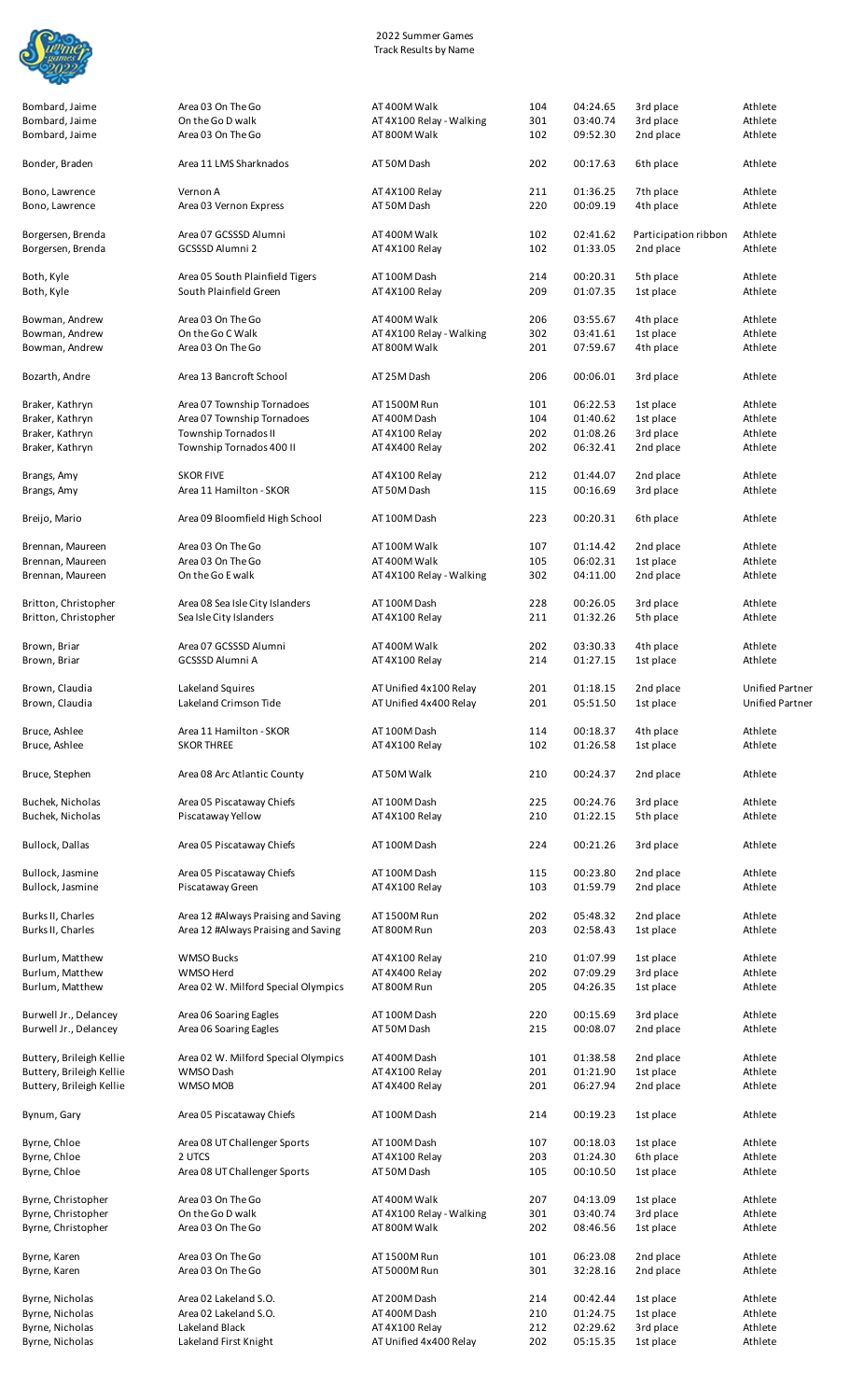

| Calderaro, Mark                        | Area 09 Jespy House                                      | AT 100M Dash                   | 229        | 00:28.64             | 3rd place              | Athlete                |
|----------------------------------------|----------------------------------------------------------|--------------------------------|------------|----------------------|------------------------|------------------------|
| Calderon, Nicolas<br>Calderon, Nicolas | Area 13 BCSSSD<br>Area 13 BCSSSD                         | AT 100M Dash<br>AT 50M Dash    | 217<br>212 | 00:44.98<br>00:16.82 | 2nd place<br>4th place | Athlete<br>Athlete     |
|                                        |                                                          |                                |            |                      |                        |                        |
| Campbell, James                        | Area 11 Ewing Schools                                    | AT 400M Dash                   | 203        | 01:33.18<br>01:17.70 | 4th place              | Athlete                |
| Campbell, James<br>Campbell, James     | Ewing White<br>Area 11 Ewing Schools                     | AT 4X100 Relay<br>AT 800M Run  | 203<br>201 | 04:20.99             | 4th place<br>2nd place | Athlete<br>Athlete     |
|                                        | Area 03 On The Go                                        | AT 1500M Run                   | 205        | 06:18.79             | 2nd place              | Athlete                |
| Cannavina, Brian<br>Cannavina, Brian   | On the Go A                                              | AT 4X100 Relay                 | 210        | 01:19.53             | 4th place              | Athlete                |
| Cannavina, Brian                       | Area 03 On The Go                                        | AT 5000M Run                   | 203        | 23:43.10             | 2nd place              | Athlete                |
| Capawana, Joseph                       | Area 11 Mercer JAC                                       | AT 50M Dash                    | 222        | 00:12.06             | 6th place              | Athlete                |
| Capoziello, Joseph                     | Area 06 Central Regional                                 | AT 100M Dash                   | 209        | 00:13.89             | 1st place              | Athlete                |
| Capuano, Paige                         | Area 03 Mt Olive Marauders                               | AT 100M Dash                   | 105        | 00:17.53             | 3rd place              | Athlete                |
| Capuano, Paige                         | MOHS <sub>1</sub>                                        | AT 4X100 Relay                 | 202        | 01:06.84             | 2nd place              | Athlete                |
| Carabello, Lauri                       | Area 02 Storm Sports                                     | AT 100M Dash                   | 118        | 00:15.87             | 1st place              | Athlete                |
| Carabello, Lauri                       | <b>Storm Sports</b>                                      | AT 4X100 Relay                 | 209        | 01:11.19             | 4th place              | Athlete                |
|                                        |                                                          |                                |            |                      |                        |                        |
| Caragiulo, Valerie                     | Area 06 Freehold Lightning                               | AT 50M Walk                    | 110        | 00:51.34             | 2nd place              | Athlete                |
| Carlin, Kevin<br>Carlin, Kevin         | Area 11 Hamilton - SKOR<br><b>SKOR FIVE</b>              | AT 200M Dash<br>AT 4X100 Relay | 213<br>212 | 00:40.90<br>01:44.07 | 4th place<br>2nd place | Athlete<br>Athlete     |
|                                        |                                                          |                                |            |                      |                        |                        |
| Carpenter, Ava                         | Area 02 Lakeland S.O.                                    | AT 100M Dash                   | 111        | 00:25.25             | 1st place              | Athlete                |
| Carpenter, Ava                         | Area 02 Lakeland S.O.                                    | AT 200M Dash                   | 106        | 01:01.45             | 1st place              | Athlete                |
| Carpenter, Ava                         | Lakeland Black                                           | AT 4X100 Relay                 | 212        | 02:29.62             | 3rd place              | Athlete                |
| Carrasquillo, Layla                    | Area 02 Clifton Mustangs                                 | AT 400M Dash                   | 106        | 02:32.64             | 2nd place              | Athlete                |
| Cartrette, Amanda                      | Area 01 Team Tigers                                      | AT 100M Walk                   | 104        | 00:33.20             | 2nd place              | Athlete                |
| Cartrette, Anthony                     | Area 01 Team Tigers                                      | AT 100M Walk                   | 205        | 00:30.16             | Participation ribbon   | Athlete                |
| Castillo, Maryann                      | Area 13 OPICS Allstars                                   | ATWC 100M Race                 | 301        | 00:37.05             | 2nd place              | Athlete                |
| Castillo, Maryann                      | Area 13 OPICS Allstars                                   | ATWC 50M Mot Slalom            | 301        | 00:21.21             | 2nd place              | Athlete                |
| Cenerino, Vincent                      | MC Roadrunners Green                                     | AT 4X100 Relay                 | 211        | 01:28.16             | 4th place              | Athlete                |
| Chatman, Willie                        | Area 05 Piscataway Chiefs                                | AT 100M Dash                   | 220        | 00:14.18             | 1st place              | Athlete                |
| Chatman, Willie                        | Piscataway Black                                         | AT 4X100 Relay                 | 210        | 01:25.02             | 7th place              | Athlete                |
| Cheng, Thomas                          | Area 06 BDA Silver Surfers                               | AT 50M Dash                    | 207        | 00:21.08             | 2nd place              | Athlete                |
| Cherilien, Elijah                      | Area 13 BCSSSD                                           | AT 50M Dash                    | 212        | 00:09.47             | 1st place              | Athlete                |
| Cherkos, Daniel                        | Area 06 Rosie Runners                                    | AT 400M Walk                   | 206        | 03:56.30             | 5th place              | Athlete                |
| Cherkos, Daniel                        | Area 06 Rosie Runners                                    | AT 50M Dash                    | 223        | 00:12.16             | 4th place              | Athlete                |
| Chickadel, Cristine                    | SIC Islanders                                            | AT Unified 4x400 Relay         | 201        | 06:16.10             | 2nd place              | <b>Unified Partner</b> |
| Chisolm, Rachel                        | Area 02 Clifton Rec                                      | AT 100M Dash                   | 115        | 00:20.20             | 1st place              | Athlete                |
| Chisolm, Rachel                        | Clifton Rec 1                                            | AT 4X100 Relay                 | 212        | 01:37.84             | 1st place              | Athlete                |
| Chisolm, Rachel                        | Area 02 Clifton Rec                                      | AT 50M Dash                    | 111        | 00:11.06             | 3rd place              | Athlete                |
| Citro, Reese                           | ECLC <sub>1</sub>                                        | AT 4X100 Relay                 | 203        | 01:32.84             | 7th place              | Athlete                |
| Citro, Reese                           | Area 12 ECLC                                             | AT 50M Dash                    | 211        | 00:08.93             | 1st place              | Athlete                |
| Clarke, Ethan                          | WMSO Dash                                                | AT 4X100 Relay                 | 201        | 01:21.90             | 1st place              | Athlete                |
| Clarke, Ethan                          | <b>WMSO MOB</b>                                          | AT 4X400 Relay                 | 201        | 06:27.94             | 2nd place              | Athlete                |
| Clarke, Ethan                          | Area 02 W. Milford Special Olympics                      | AT 800M Run                    | 201        | 03:07.70             | 1st place              | Athlete                |
| Cleary, Desi                           | Area 02 Storm Sports                                     | AT 100M Dash                   | 113        | 00:16.40             | 3rd place              | Athlete                |
| Cleary, Desi                           | <b>Storm Sports</b>                                      | AT 4X100 Relay                 | 209        | 01:11.19             | 4th place              | Athlete                |
|                                        |                                                          |                                |            |                      |                        |                        |
| Clemons, Tre'<br>Clemons, Tre'         | Area 11 Ewing Schools<br><b>Ewing Blue</b>               | AT 100M Dash<br>AT 4X100 Relay | 204<br>202 | 00:15.68<br>00:59.63 | 4th place<br>1st place | Athlete<br>Athlete     |
| Clemons, Tre'                          | <b>Ewing Unified Devils</b>                              | AT Unified 4x100 Relay         | 201        | 01:11.64             | 1st place              | Athlete                |
| Cobb, Charles                          | Area 11 Hopewell Valley YMCA                             | AT 100M Dash                   | 205        | 00:21.15             | 3rd place              | Athlete                |
| Cobb, William                          | Area 11 Hopewell Valley YMCA                             | AT 50M Dash                    | 202        | 00:14.86             | 1st place              | Athlete                |
|                                        | Area 11 Hamilton - SKOR                                  |                                | 210        | 00:15.41             | 2nd place              | Athlete                |
| Colaner, Cameron<br>Colaner, Cameron   | <b>SKOR FOUR</b>                                         | AT 100M Dash<br>AT 4X100 Relay | 210        | 01:14.05             | 2nd place              | Athlete                |
| Collins, Shane                         | Area 06 Lacey                                            | AT 100M Dash                   | 209        | 00:16.50             | 7th place              | Athlete                |
| Collins, Shane                         | Area 06 Lacey                                            | AT 50M Dash                    | 208        | 00:07.91             | 3rd place              | Athlete                |
|                                        |                                                          |                                |            |                      |                        |                        |
| Colo, William<br>Colo, William         | Area 04 Hunterdon Cheetahs<br>Area 04 Hunterdon Cheetahs | AT 100M Dash<br>AT 50M Dash    | 227<br>221 | 00:21.02<br>00:10.77 | 6th place<br>5th place | Athlete<br>Athlete     |
|                                        |                                                          |                                |            |                      |                        |                        |
| Concepcion, Amber                      | Area 01 Team Highlighter                                 | AT 100M Dash                   | 108        | 00:19.49             | 1st place              | Athlete                |
| Conklin, Jessica                       | Area 02 W. Milford Special Olympics                      | AT 400M Dash                   | 102        | 01:55.56             | 2nd place              | Athlete                |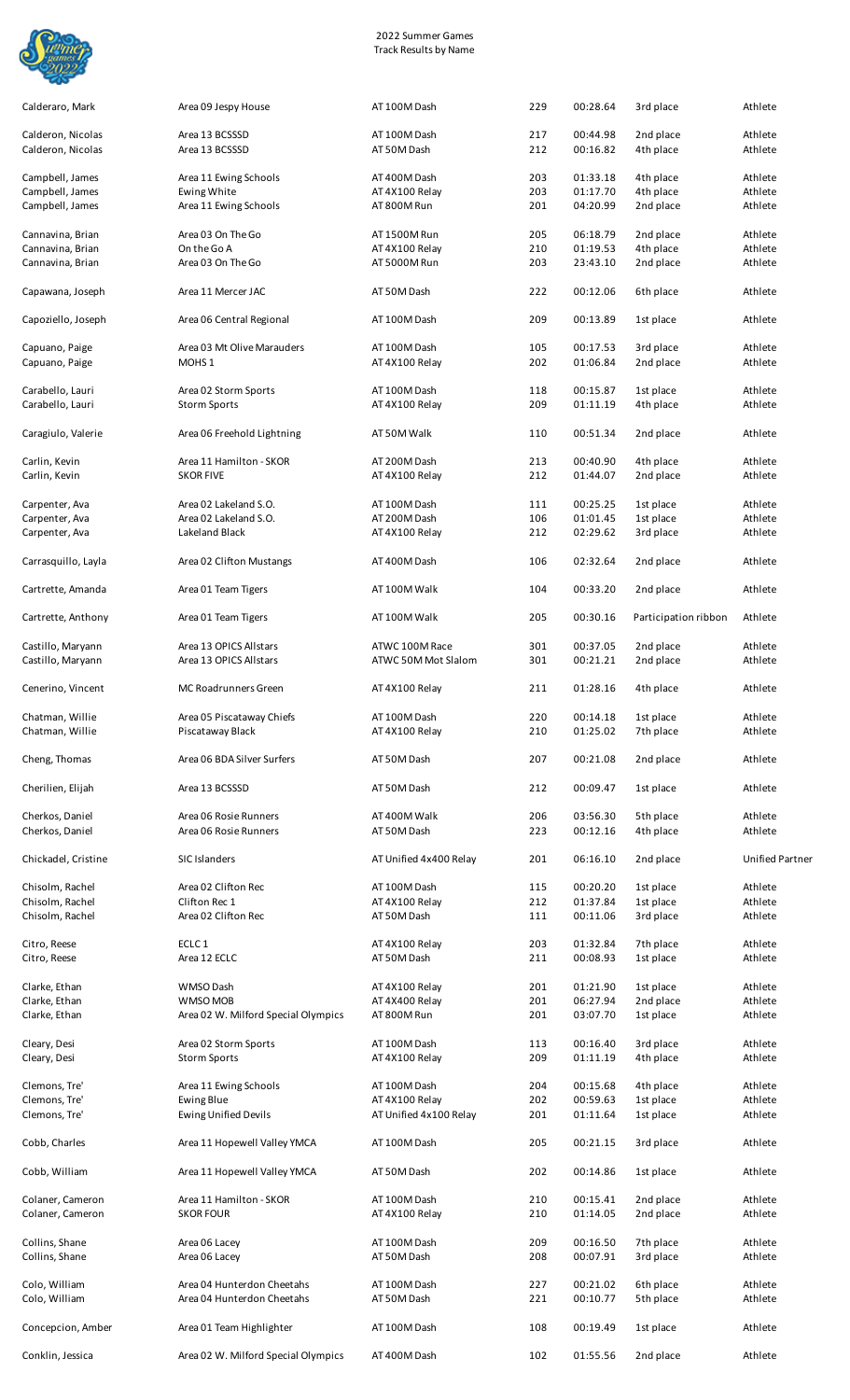

| Conklin, Jessica                         | WMSO MOB                                                   | AT 4X400 Relay                         | 201        | 06:27.94             | 2nd place              | Athlete                |
|------------------------------------------|------------------------------------------------------------|----------------------------------------|------------|----------------------|------------------------|------------------------|
| Conklin, Kristina                        | Area 02 W. Milford Special Olympics                        | AT 200M Dash                           | 101        | 00:45.62             | 1st place              | Athlete                |
| Cook, Shanna                             | Area 09 Jespy House                                        | AT 100M Dash                           | 113        | 00:16.07             | 1st place              | Athlete                |
| Corliss, Robert                          | Area 08 Arc Atlantic County                                | AT 100M Dash                           | 229        | 00:25.61             | 2nd place              | Athlete                |
| Cornwell, Setnee<br>Cornwell, Setnee     | Area 02 W. Milford Special Olympics<br>WMSO Forky          | AT 200M Dash<br>AT 4X100 Relay         | 102<br>101 | 00:47.71<br>01:22.05 | 2nd place<br>1st place | Athlete<br>Athlete     |
| Cotte, Mildred                           | Area 01 Team Tigers                                        | AT 25M Walk                            | 101        | 00:15.17             | 3rd place              | Athlete                |
| Cottemond, Zykiria<br>Cottemond, Zykiria | Area 07 Township Tornadoes<br>Township Tornados III        | AT 100M Dash<br>AT 4X100 Relay         | 105<br>203 | 00:16.95<br>01:23.21 | 2nd place<br>5th place | Athlete<br>Athlete     |
| Crable, Thomas                           | Area 07 Township Tornadoes                                 | AT 200M Dash                           | 205        | 00:29.92             | 2nd place              | Athlete                |
| Crable, Thomas                           | Area 07 Township Tornadoes                                 | AT 400M Dash                           | 206        | 01:16.92             | 2nd place              | Athlete                |
| Crable, Thomas<br>Crable, Thomas         | Township Tornados I<br>Township Tornados 400 I             | AT 4X100 Relay<br>AT 4X400 Relay       | 208<br>201 | 00:58.68<br>04:37.23 | 1st place<br>1st place | Athlete<br>Athlete     |
|                                          |                                                            |                                        |            |                      |                        |                        |
| Crilly, Joseph<br>Crilly, Joseph         | Area 02 Lakeland S.O.<br>Lakeland Knights                  | AT 200M Dash<br>AT Unified 4x100 Relay | 208<br>204 | 00:49.37<br>01:18.69 | 2nd place<br>1st place | Athlete<br>Athlete     |
| Crutchfield, Samuel                      | Area 07 GCSSSD Alumni                                      | AT 100M Dash                           | 226        | 00:14.89             | 1st place              | Athlete                |
| Curtiss, Sebastian                       | <b>Ewing Unified Devils</b>                                | AT Unified 4x100 Relay                 | 201        | 01:11.64             | 1st place              | <b>Unified Partner</b> |
| Cush, Silvern                            | Area 09 Bloomfield High School                             | AT 50M Dash                            | 220        | 00:08.54             | 3rd place              | Athlete                |
| Daley, Ryan                              | Area 06 Central Regional                                   | AT 100M Dash                           | 212        | 00:19.92             | 3rd place              | Athlete                |
| Daly, Paige                              | Area 11 Hamilton - SKOR                                    | AT 200M Dash                           | 105        | 00:46.30             | 1st place              | Athlete                |
| Daly, Paige                              | Area 11 Hamilton - SKOR                                    | AT 400M Dash                           | 105        | 01:51.92             | 1st place              | Athlete                |
| Daly, Paige                              | <b>SKOR THREE</b>                                          | AT 4X100 Relay                         | 102        | 01:26.58             | 1st place              | Athlete                |
| Dangler, Samantha Jo                     | Area 06 Freehold Lightning                                 | AT 50M Dash                            | 105        | 00:10.54             | 2nd place              | Athlete                |
| Davis, Kevin                             | Area 09 Bloomfield High School                             | AT 100M Dash                           | 227        | 00:17.66             | 1st place              | Athlete                |
| Dawson, Ayshawn                          | Area 09 Bloomfield High School                             | AT 100M Dash                           | 211        | 00:17.62             | 5th place              | Athlete                |
| DeAlessandro, Adam                       | <b>BDA Silver Surfers</b>                                  | AT 4X100 Relay                         | 207        | 01:05.24             | 1st place              | Athlete                |
| DeAlessandro, Adam                       | Area 06 BDA Silver Surfers                                 | AT 50M Dash                            | 201        | 00:11.43             | 3rd place              | Athlete                |
| Delaney, Robert                          | Area 03 On The Go                                          | AT 200M Dash                           | 218        | 00:46.63             | 2nd place              | Athlete                |
| Delaney, Robert                          | On the Go D walk                                           | AT 4X100 Relay - Walking               | 301        | 03:40.74             | 3rd place              | Athlete                |
| Delaney, Robert                          | Area 03 On The Go                                          | AT 50M Dash                            | 222        | 00:12.02             | 5th place              | Athlete                |
| DeLeon, David                            | Area 09 Bloomfield High School                             | AT 100M Dash                           | 222        | 00:15.75             | 1st place              | Athlete                |
| Del Gatto, Ariana                        | WMSO Forky                                                 | AT 4X100 Relay                         | 101        | 01:22.05             | 1st place              | Athlete                |
| Deliz, Shanora                           | Area 02 W. Milford Special Olympics                        | AT 200M Dash                           | 102        | 00:54.24             | 3rd place              | Athlete                |
| Deliz, Shanora                           | WMSO Doe a Deer                                            | AT 4X100 Relay                         | 205        | 01:43.25             | 1st place              | Athlete                |
| Devlin, Sean                             | Area 13 OPICS Allstars                                     | AT 50M Dash                            | 216        | 00:12.40             | 7th place              | Athlete                |
| DiAntonio, Jeffrey                       | Area 08 Sea Isle City Islanders                            | AT 200M Dash                           | 217        | 00:33.73             | 2nd place              | Athlete                |
| DiAntonio, Jeffrey<br>DiAntonio, Jeffrey | Area 08 Sea Isle City Islanders<br>Sea Isle City Islanders | AT 400M Dash<br>AT 4X100 Relay         | 212<br>211 | 01:22.25<br>01:32.26 | 1st place<br>5th place | Athlete<br>Athlete     |
| DiAntonio, Jeffrey                       | SIC Islanders                                              | AT Unified 4x400 Relay                 | 201        | 06:16.10             | 2nd place              | Athlete                |
|                                          |                                                            |                                        |            |                      |                        |                        |
| Doney, Michael<br>Doney, Michael         | Area 11 MC Roadrunners<br>MC Roadrunners Green             | AT 200M Dash<br>AT 4X100 Relay         | 217<br>211 | 00:38.53<br>01:28.16 | 5th place<br>4th place | Athlete<br>Athlete     |
| Donlon, Kevin                            | Area 06 Freehold Lightning                                 | AT 100M Dash                           | 223        | 00:19.64             | 5th place              | Athlete                |
| Dowd, Lauren                             | Area 03 Mt Olive Marauders                                 | AT 100M Dash                           | 107        | 00:19.57             | 2nd place              | Athlete                |
| Dowd, Lauren                             | MOHS <sub>2</sub>                                          | AT 4X100 Relay                         | 204        | 01:33.61             | 1st place              | Athlete                |
| Dowd, Lindsay                            | Area 07 Bancroft Adult Comm                                | AT 400M Walk                           | 103        | 02:52.72             | Participation ribbon   | Athlete                |
| Dowdy, Thomas                            | Area 13 OPICS Allstars                                     | ATWC 25M Race                          | 301        | 00:48.60             | 2nd place              | Athlete                |
| Dowling, Rose                            | Area 05 Old Bridge Robin                                   | AT 100M Dash                           | 113        | 00:16.27             | 2nd place              | Athlete                |
| Dowling, Rose                            | Area 05 Old Bridge Robin                                   | AT 200M Dash                           | 108        | 00:37.34             | 3rd place              | Athlete                |
| Dowling, Rose                            | Camp Robin Racers                                          | AT 4X100 Relay                         | 208        | 01:15.66             | 3rd place              | Athlete                |
| Drilon, Karissa                          | Area 05 Union Farmers                                      | AT 25M Dash                            | 101        | 01:39.26             | 2nd place              | Athlete                |
| Drummey, Rowan                           | Area 07 GCSSSD Alumni                                      | AT 400M Walk                           | 101        | 02:42.93             | 1st place              | Athlete                |
| Drummey, Rowan                           | GCSSSD Alumni 2                                            | AT 4X100 Relay                         | 102        | 01:33.05             | 2nd place              | Athlete                |
| DuHamel, Joshua<br>DuHamel, Joshua       | Area 13 OPICS Allstars<br>Area 13 OPICS Allstars           | ATWC 100M Race<br>ATWC 50M Mot Slalom  | 301<br>301 | 00:35.48<br>00:20.95 | 1st place<br>1st place | Athlete<br>Athlete     |
|                                          |                                                            |                                        |            |                      |                        |                        |
| Dunkerley, Scott                         | Area 03 Vernon Express                                     | AT 50M Dash                            | 223        | 00:12.91             | 6th place              | Athlete                |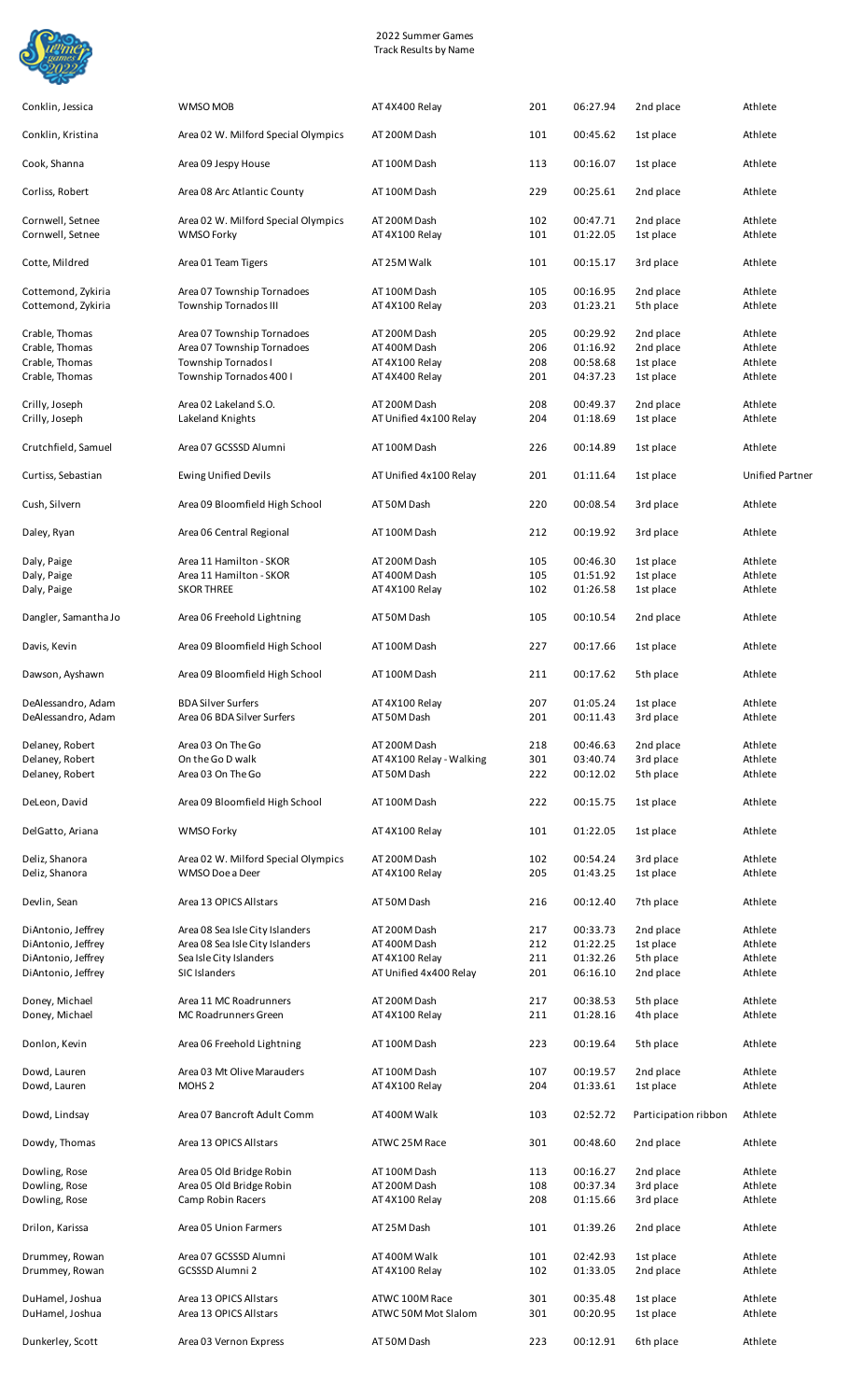

| Durden, Angus                              | Lakeland Crimson                                          | AT 4X100 Relay                           | 203        | 01:37.80             | 8th place              | Athlete                |
|--------------------------------------------|-----------------------------------------------------------|------------------------------------------|------------|----------------------|------------------------|------------------------|
| Durden, Angus                              | Area 02 Lakeland S.O.                                     | AT 50M Dash                              | 209        | 00:09.48             | 3rd place              | Athlete                |
| Durden, Angus                              | Lakeland Knights                                          | AT Unified 4x100 Relay                   | 204        | 01:18.69             | 1st place              | Athlete                |
| Durr, Corey                                | Area 09 Jespy House                                       | AT 100M Dash                             | 220        | 00:16.32             | 4th place              | Athlete                |
| Dutcher, Rosie                             | Area 11 Hamilton - SKOR                                   | AT 50M Dash                              | 119        | 00:13.05             | 3rd place              | Athlete                |
| Duthie, William                            | Area 10 All-Stars                                         | AT 400M Dash                             | 209        | 01:22.89             | 3rd place              | Athlete                |
| Duthie, William                            | All Stars 1                                               | AT 4X100 Relay                           | 209        | 01:13.60             | 7th place              | Athlete                |
| Ehringer, Michael<br>Ehringer, Michael     | Area 10 All-Stars<br>All Stars 1                          | AT 200M Dash<br>AT 4X100 Relay           | 212<br>209 | 00:30.50<br>01:13.60 | 1st place<br>7th place | Athlete<br>Athlete     |
| Eisenberg, Jessica                         | Area 09 Jespy House                                       | AT 50M Dash                              | 114        | 00:12.45             | 5th place              | Athlete                |
|                                            |                                                           |                                          |            |                      |                        |                        |
| Erickson, Shane                            | Area 06 Central Regional                                  | AT 100M Dash                             | 210        | 00:17.20             | 5th place              | Athlete                |
| Falby, Amaya                               | WMSO Vixen                                                | AT Unified 4x100 Relay                   | 101        | 01:12.65             | 1st place              | <b>Unified Partner</b> |
| Fallat, Robert<br>Fallat, Robert           | Area 05 South Plainfield Tigers<br>South Plainfield White | AT 100M Dash<br>AT 4X100 Relay           | 228<br>211 | 00:18.73<br>01:25.96 | 1st place<br>2nd place | Athlete<br>Athlete     |
| Faralli, Marissa                           | Area 08 Sea Isle City Islanders                           | AT 100M Dash                             | 116        | 00:28.00             | 4th place              | Athlete                |
| Faria, Alexa                               | Area 06 Rosie Runners                                     | AT 100M Dash                             | 114        | 00:18.36             | 3rd place              | Athlete                |
| Faria, Alexa                               | Area 06 Rosie Runners                                     | AT 400M Walk                             | 101        | 02:57.75             | 2nd place              | Athlete                |
| Faul, Brian                                | Area 03 On The Go                                         | AT 400M Walk                             | 205        | 03:34.57             | 5th place              | Athlete                |
| Faul, Brian                                | On the Go C Walk                                          | AT 4X100 Relay - Walking                 | 302        | 03:41.61             | 1st place              | Athlete                |
| Fedder, Leila                              | Area 13 OPICS Allstars                                    | ATWC 25M Race                            | 301        | 00:27.51             | 1st place              | Athlete                |
| Feliciano, Ryan<br>Feliciano, Ryan         | 1 UTCS<br>Area 08 UT Challenger Sports                    | AT 4X100 Relay<br>AT 50M Dash            | 203<br>204 | 01:16.26<br>00:09.61 | 2nd place<br>1st place | Athlete<br>Athlete     |
| Fernandez, Kacy                            | Area 06 Lacey                                             | AT 25M Walk                              | 101        | 00:10.23             | 2nd place              | Athlete                |
| Fernandez, Kacy                            | Area 06 Lacey                                             | AT 50M Walk                              | 101        | 00:22.13             | 2nd place              | Athlete                |
|                                            |                                                           |                                          |            |                      |                        |                        |
| Fiedler, Adam<br>Fiedler, Adam             | Thunderbirds Green<br>Area 02 Thunderbirds Spec Sports    | AT 4X100 Relay<br>AT 50M Dash            | 211<br>217 | 01:22.39<br>00:14.27 | 1st place<br>4th place | Athlete<br>Athlete     |
|                                            |                                                           |                                          |            |                      |                        | Athlete                |
| Figurelli, Nicholas<br>Figurelli, Nicholas | Area 03 On The Go<br>On the Go E walk                     | AT 400M Walk<br>AT 4X100 Relay - Walking | 206<br>302 | 03:42.57<br>04:11.00 | 2nd place<br>2nd place | Athlete                |
| Figurelli, Nicholas                        | Area 03 On The Go                                         | AT 800M Walk                             | 201        | 08:07.37             | 5th place              | Athlete                |
| Findley, Susan                             | Area 03 On The Go                                         | AT 100M Walk                             | 105        | 00:36.21             | 2nd place              | Athlete                |
| Findley, Susan                             | Area 03 On The Go                                         | AT 400M Walk                             | 103        | 03:27.43             | 1st place              | Athlete                |
| Findley, Susan                             | On the Go C Walk                                          | AT 4X100 Relay - Walking                 | 302        | 03:41.61             | 1st place              | Athlete                |
| Fisher, Keith                              | Area 05 Piscataway Chiefs                                 | ATWC 200M Race                           | 201        | 00:49.08             | 1st place              | Athlete                |
| Fisher, Keith                              | Area 05 Piscataway Chiefs                                 | ATWC 400M Race                           | 201        | 01:44.21             | 1st place              | Athlete                |
| Foreman, Gianna                            | Ewing White                                               | AT 4X100 Relay                           | 203        | 01:17.70             | 4th place              | Athlete                |
| Foreman, Oshan                             | Ewing Blue                                                | AT 4X100 Relay                           | 202        | 00:59.63             | 1st place              | Athlete                |
| Forino, Hayden                             | Area 13 Bancroft School                                   | AT 25M Dash                              | 206        | 00:05.61             | 1st place              | Athlete                |
| Foschi, Sofia                              | Arc Sharks                                                | AT 4X100 Relay - Walking                 | 301        | 02:55.99             | 1st place              | Athlete                |
| Foschi, Sofia                              | Area 08 Arc Atlantic County                               | AT 50M Dash                              | 116        | 00:19.59             | 3rd place              | Athlete                |
| Fosterling, Katelyn                        | Area 03 On The Go                                         | AT 200M Dash                             | 109        | 00:56.87             | 3rd place              | Athlete                |
| Fosterling, Katelyn                        | Area 03 On The Go                                         | AT 50M Dash                              | 112        | 00:11.61             | 1st place              | Athlete                |
| Frake, Kathleen                            | Area 08 Arc Atlantic County                               | AT 25M Walk                              | 103        | 00:12.74             | 1st place              | Athlete                |
| Frances, Julia                             | ECLC <sub>1</sub>                                         | AT 4X100 Relay                           | 203        | 01:32.84             | 7th place              | Athlete                |
| Frances, Julia                             | Area 12 ECLC                                              | AT 50M Dash                              | 108        | 00:11.04             | 1st place              | Athlete                |
| Franklin, Rebecca                          | Rockets                                                   | AT 4X100 Relay                           | 210        | 01:23.05             | 6th place              | Athlete                |
| Fredericks Jr., Robert                     | Area 02 Storm Sports                                      | AT 100M Dash                             | 226        | 00:16.75             | 3rd place              | Athlete                |
| Fredericks Jr., Robert                     | <b>Storm Sports</b>                                       | AT 4X100 Relay                           | 209        | 01:11.19             | 4th place              | Athlete                |
| Fredericks Jr., Robert                     | Area 02 Storm Sports                                      | AT 5000M Run                             | 301        | 27:51.49             | 1st place              | Athlete                |
| Freeman, Terina                            | Area 03 Mt Olive Marauders                                | AT 200M Dash                             | 108        | 00:35.00             | 2nd place              | Athlete                |
| Freeman, Terina                            | MOHS <sub>1</sub>                                         | AT 4X100 Relay                           | 202        | 01:06.84             | 2nd place              | Athlete                |
| Freeman, Vincent                           | <b>WMSO Bucks</b>                                         | AT 4X100 Relay                           | 210        | 01:07.99             | 1st place              | Athlete                |
| Freeman, Vincent                           | WMSO Goliath                                              | AT 4X400 Relay                           | 202        | 06:22.09             | 1st place              | Athlete                |
| Freeman, Vincent                           | Area 02 W. Milford Special Olympics                       | AT 800M Run                              | 204        | 03:58.55             | 5th place              | Athlete                |
| Friedberg, Zachary                         | Area 06 Freehold Lightning                                | AT 100M Dash                             | 223        | 00:19.59             | 4th place              | Athlete                |
| Fuchs, Maximillian                         | Area 02 W. Milford Special Olympics                       | AT 200M Dash                             | 203        | 00:39.42             | 2nd place              | Athlete                |
| Fuchs, Maximillian                         | WMSO Doe a Deer                                           | AT 4X100 Relay                           | 205        | 01:43.25             | 1st place              | Athlete                |
| Fuchs, Maximillian                         | WMSO Herd                                                 | AT 4X400 Relay                           | 202        | 07:09.29             | 3rd place              | Athlete                |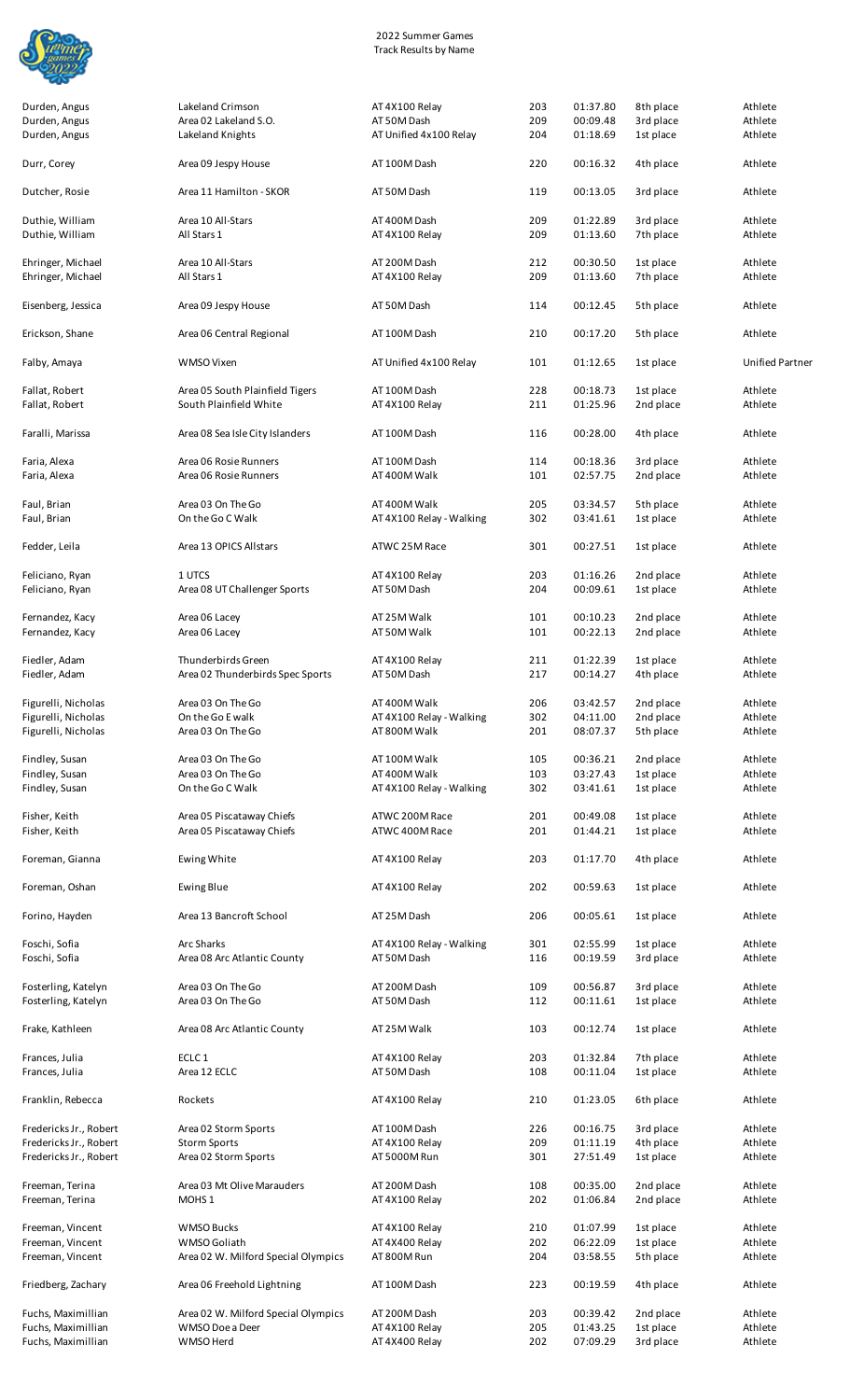

| Gaimari, John                                | Area 07 GCSSSD Alumni                                      | AT 400M Walk                             | 202        | 03:17.28             | 2nd place                         | Athlete            |
|----------------------------------------------|------------------------------------------------------------|------------------------------------------|------------|----------------------|-----------------------------------|--------------------|
| Gallanter, Todd                              | Area 09 Jespy House                                        | AT 100M Dash                             | 227        | 00:20.79             | 5th place                         | Athlete            |
| Galluccio, Adam                              | Area 02 Storm Sports                                       | AT 100M Dash                             | 223        | 00:18.07             | 1st place                         | Athlete            |
| Gambino, Christopher<br>Gambino, Christopher | Area 02 Storm Sports<br>Area 02 Storm Sports               | AT 100M Dash<br>AT 50M Dash              | 229<br>223 | 00:22.91<br>00:11.66 | 1st place<br>3rd place            | Athlete<br>Athlete |
| Genke, Tyler                                 | Area 06 Freehold Lightning                                 | AT 100M Dash                             | 222        | 00:16.54             | 2nd place                         | Athlete            |
| George, Wayne<br>George, Wayne               | On the Go A<br>Area 03 On The Go                           | AT 4X100 Relay<br>AT 50M Dash            | 210<br>222 | 01:19.53<br>00:10.21 | 4th place<br>1st place            | Athlete<br>Athlete |
| Georges, Sophia                              | Area 06 Freehold Lightning                                 | AT 50M Walk                              | 101        | 00:21.50             | 1st place                         | Athlete            |
| Gerety, Heather                              | WMSO Goliath                                               | AT 4X400 Relay                           | 202        | 06:22.09             | 1st place                         | Athlete            |
| Gerety, Heather<br>Gerety, Heather           | Area 02 W. Milford Special Olympics<br>WMSO Vixen          | AT 800M Run<br>AT Unified 4x100 Relay    | 301<br>101 | 03:13.01<br>01:12.65 | 1st place<br>1st place            | Athlete<br>Athlete |
|                                              |                                                            |                                          |            |                      |                                   |                    |
| Gershman, Ariel                              | Area 09 Jespy House                                        | AT 100M Dash                             | 227        | 00:17.97             | 2nd place                         | Athlete            |
| Gil, Ariel<br>Gil, Ariel                     | Area 03 Mt Olive Marauders<br>MOHS <sub>2</sub>            | AT 100M Dash<br>AT 4X100 Relay           | 103<br>204 | 00:20.35<br>01:33.61 | 2nd place<br>1st place            | Athlete<br>Athlete |
| Gilman, George                               | Area 08 UT Challenger Sports                               | AT 25M Dash                              | 201        | 00:37.83             | 3rd place                         | Athlete            |
| Gilmore, Amir<br>Gilmore, Amir               | Area 13 BDA Iron Men<br>Area 13 BDA Iron Men               | AT 100M Dash<br>AT 50M Dash              | 215<br>211 | 00:24.82<br>00:13.47 | 3rd place<br>4th place            | Athlete<br>Athlete |
| Glenn, Aubrey<br>Glenn, Aubrey               | Area 05 Piscataway Chiefs<br>Piscataway Yellow             | AT 200M Dash<br>AT 4X100 Relay           | 108<br>210 | 00:33.74<br>01:22.15 | 1st place<br>5th place            | Athlete<br>Athlete |
| Goldberg, Joshua                             | Area 06 Freehold Lightning                                 | AT 100M Dash                             | 222        | 00:16.56             | 3rd place                         | Athlete            |
| Goldring, Lyla                               | Area 12 ECLC                                               | AT 50M Dash                              | 113        | 00:15.57             | 3rd place                         | Athlete            |
|                                              |                                                            |                                          |            |                      |                                   |                    |
| Gonzalez, Elias<br>Gonzalez, Elias           | Area 01 Union City<br>Area 01 Union City                   | AT 100M Dash<br>AT 200M Dash             | 217<br>204 | 00:30.11<br>01:00.14 | 1st place<br>3rd place            | Athlete<br>Athlete |
| Gossett, Trinity                             | Area 02 W. Milford Special Olympics                        | AT 400M Dash                             | 104        | 01:44.08             | 2nd place                         | Athlete            |
| Gossett, Trinity                             | WMSO Goliath                                               | AT 4X400 Relay                           | 202        | 06:22.09             | 1st place                         | Athlete            |
| Gossett, Trinity                             | WMSO Vixen                                                 | AT Unified 4x100 Relay                   | 101        | 01:12.65             | 1st place                         | Athlete            |
| Goto, Samuel                                 | Area 06 Freehold Lightning                                 | AT 1500M Run                             | 205        | 06:26.35             | 3rd place                         | Athlete            |
| Gownley, Coleman<br>Gownley, Coleman         | Area 13 BCSSSD<br>Area 13 BCSSSD                           | AT 100M Walk<br>AT 50M Walk              | 202<br>301 | 01:42.02<br>00:54.55 | 2nd place<br>2nd place            | Athlete<br>Athlete |
| Graffeo, Danielle                            | Area 09 Bloomfield High School                             | AT 50M Dash                              | 119        | 00:12.91             | 2nd place                         | Athlete            |
| Graham, Edward<br>Graham, Edward             | Area 07 Lightning Squad<br>Area 07 Lightning Squad         | AT 25M Dash<br>AT 50M Dash               | 209<br>223 | 00:07.41<br>00:12.76 | 2nd place<br>5th place            | Athlete<br>Athlete |
| Grasso, Jason                                | Area 10 All-Stars                                          | AT 100M Dash                             | 223        | 00:21.30             | 7th place                         | Athlete            |
| Grasso, Jason                                | Area 10 All-Stars                                          | AT 400M Walk                             | 202        | 02:53.85             | 1st place                         | Athlete            |
| Grasso, Jason                                | All Stars 1                                                | AT 4X100 Relay                           | 209        | 01:13.60             | 7th place                         | Athlete            |
| Greenberg, Daniel                            | Area 07 Bancroft Adult Comm                                | AT 400M Walk                             | 207        | 04:33.80             | 3rd place                         | Athlete            |
| Gries, Victoria                              | Area 06 Soaring Eagles                                     | AT 50M Dash                              | 119        | 00:13.51             | 4th place                         | Athlete            |
| Griffin, Karyn                               | Area 05 Circle of Friends                                  | AT 50M Dash                              | 117        | 00:24.03             | 1st place                         | Athlete            |
| Grompone, Nicholas                           | Area 06 Rockets                                            | AT 100M Walk                             | 206        | 00:41.78             | 1st place                         | Athlete            |
| Grompone, Nicholas<br>Grompone, Nicholas     | Area 06 Rockets<br>Rockets                                 | AT 400M Walk<br>AT 4X100 Relay - Walking | 203<br>301 | 03:35.95<br>03:38.15 | 2nd place<br>2nd place            | Athlete<br>Athlete |
| Grossman, Lesley<br>Grossman, Lesley         | Area 07 Bancroft Adult Comm<br>Area 07 Bancroft Adult Comm | AT 100M Dash<br>AT 400M Walk             | 120<br>103 | 00:27.60<br>04:11.59 | 2nd place<br>6th place            | Athlete<br>Athlete |
| Guggiari, Maggie<br>Guggiari, Maggie         | Area 02 W. Milford Special Olympics<br>WMSO Doe a Deer     | AT 100M Dash<br>AT 4X100 Relay           | 112<br>205 | 00:32.00<br>01:43.25 | 2nd place<br>1st place            | Athlete<br>Athlete |
| Gunnigle, Brandon                            | Area 06 Central Regional                                   | AT 50M Dash                              | 209        | 00:10.68             | 6th place                         | Athlete            |
| Hagins, Justin                               | Area 01 Independent Hagins                                 | AT 50M Walk                              | 203        | 00:24.73             | 1st place                         | Athlete            |
| Hamilton, Jayda                              | Area 02 Marshall Street Wolf Pack                          | AT 400M Dash                             | 101        | 01:26.76             | 1st place                         | Athlete            |
| Harabin, Allison                             | Area 10 Montgomery                                         | AT 200M Dash                             | 108        | 00:41.00             | 4th place                         | Athlete            |
| Harris, Seth<br>Harris, Seth                 | Area 03 Warren Arc<br>Area 03 Warren Arc                   | AT 100M Walk<br>AT 400M Walk             | 206<br>205 | 00:36.62<br>03:24.75 | Participation ribbon<br>4th place | Athlete<br>Athlete |
| Hart, Daniel<br>Hart, Daniel                 | Area 06 FSA<br>FSA <sub>1</sub>                            | AT 100M Dash<br>AT 4X100 Relay           | 228<br>210 | 00:20.22<br>01:28.64 | 2nd place<br>8th place            | Athlete<br>Athlete |
| Hartzell, Megan                              | Area 13 OPICS Allstars                                     | AT 25M Dash                              | 104        | 00:08.47             | 1st place                         | Athlete            |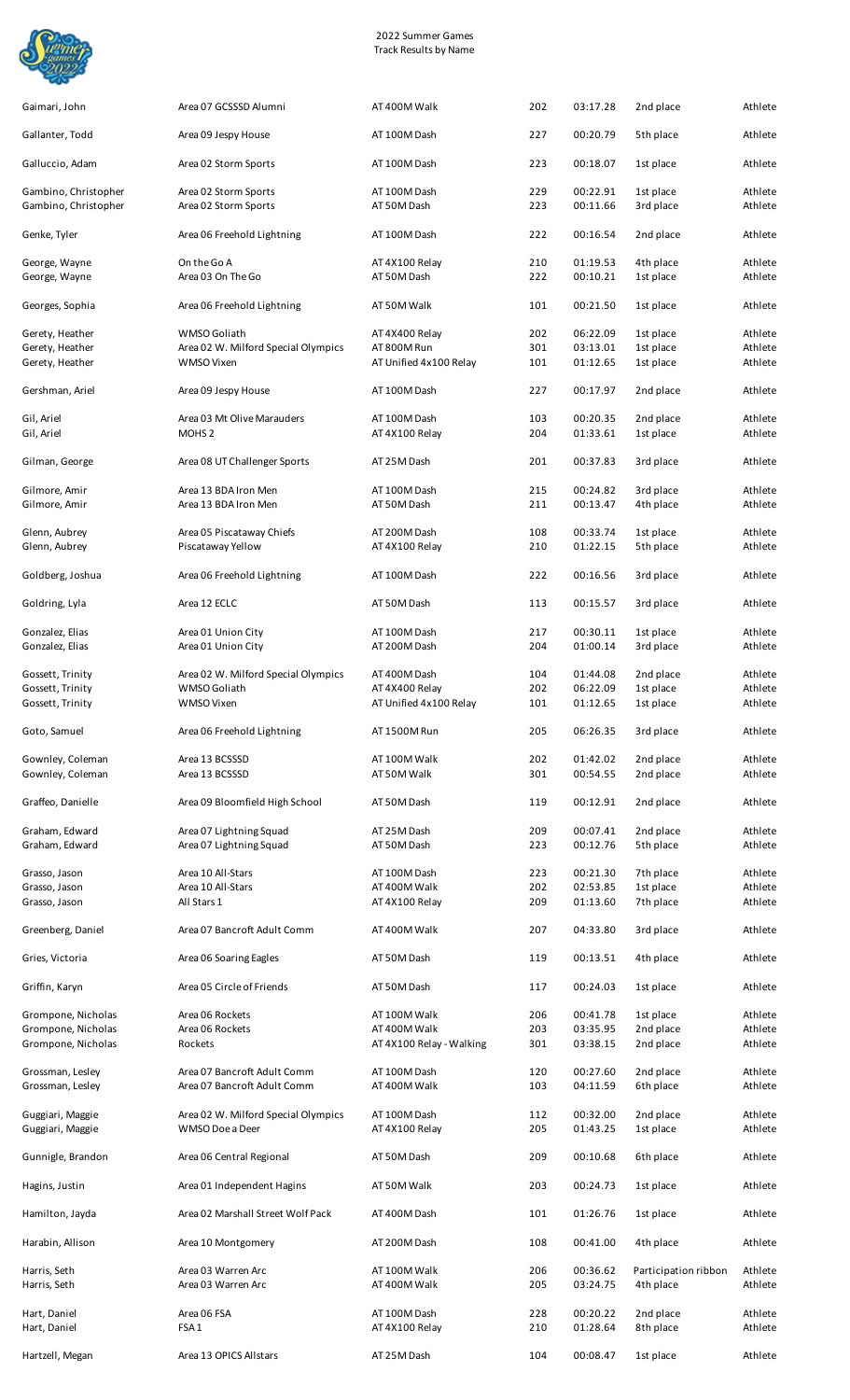

| Haskoor, Steven                    | Area 02 Clifton Rec                           | AT 100M Walk                   | 207        | 00:35.84             | 1st place              | Athlete            |
|------------------------------------|-----------------------------------------------|--------------------------------|------------|----------------------|------------------------|--------------------|
| Haskoor, Steven                    | Clifton Rec 1                                 | AT 4X100 Relay                 | 212        | 01:37.84             | 1st place              | Athlete            |
| Haskoor, Steven                    | Area 02 Clifton Rec                           | AT 50M Walk                    | 210        | 00:19.79             | 1st place              | Athlete            |
|                                    |                                               |                                |            |                      |                        |                    |
| Haun, Daniel<br>Haun, Daniel       | MC Roadrunners Blue<br>Area 11 MC Roadrunners | AT 4X100 Relay<br>AT 50M Dash  | 211<br>220 | 01:35.79<br>00:09.54 | 6th place<br>5th place | Athlete<br>Athlete |
|                                    |                                               |                                |            |                      |                        |                    |
| Heiser, Kristen                    | Area 07 Bancroft Adult Comm                   | AT 400M Walk                   | 103        | 04:03.46             | 4th place              | Athlete            |
| Heiser, Kristen                    | Area 07 Bancroft Adult Comm                   | AT 800M Walk                   | 101        | 08:52.32             | 3rd place              | Athlete            |
|                                    |                                               |                                |            |                      |                        |                    |
| Hennessy, Christopher              | Area 08 Sea Isle City Islanders               | AT 100M Walk                   | 204        | 01:25.08             | 2nd place              | Athlete            |
|                                    |                                               |                                |            |                      |                        | Athlete            |
| Henning, Dylan                     | Area 06 Soaring Eagles                        | AT 50M Dash                    | 216        | 00:11.53             | 6th place              |                    |
| Heron, Jacob                       | Area 13 BDA Iron Men                          | AT 100M Dash                   | 203        | 00:37.22             | 2nd place              | Athlete            |
| Heron, Jacob                       | Area 13 BDA Iron Men                          | AT 50M Dash                    | 202        | 00:16.71             | 5th place              | Athlete            |
|                                    |                                               |                                |            |                      |                        |                    |
| Herrera-Gong, Lukas                | Area 08 UT Challenger Sports                  | AT 50M Dash                    | 201        | 00:14.29             | 4th place              | Athlete            |
|                                    |                                               |                                |            |                      |                        |                    |
| Hertel, Andrew<br>Hertel, Andrew   | Vernon A<br>Area 03 Vernon Express            | AT 4X100 Relay<br>AT 50M Dash  | 211<br>221 | 01:36.25<br>00:11.35 | 7th place<br>6th place | Athlete<br>Athlete |
|                                    |                                               |                                |            |                      |                        |                    |
| Hesh-Peterson, Izayah              | Area 08 UT Challenger Sports                  | AT 100M Dash                   | 214        | 00:19.56             | 2nd place              | Athlete            |
| Hesh-Peterson, Izayah              | 3 UTCS                                        | AT 4X100 Relay                 | 204        | 01:44.25             | 2nd place              | Athlete            |
|                                    |                                               |                                |            |                      |                        |                    |
| Hill, Makai                        | Area 11 Ewing Schools                         | AT 100M Dash                   | 201        | 00:19.96             | 1st place              | Athlete            |
| Hill, Makai                        | Ewing White                                   | AT 4X100 Relay                 | 203        | 01:17.70             | 4th place              | Athlete            |
| Hill, Makai                        | <b>Ewing Unified Devils</b>                   | AT Unified 4x100 Relay         | 201        | 01:11.64             | 1st place              | Athlete            |
| Hill, Makenzie                     | <b>Ewing Unified Devils</b>                   | AT Unified 4x100 Relay         | 201        | 01:11.64             | 1st place              | Unified Partner    |
|                                    |                                               |                                |            |                      |                        |                    |
| Hincapie, Diana                    | Area 09 Bloomfield High School                | AT 50M Dash                    | 114        | 00:11.87             | 3rd place              | Athlete            |
|                                    |                                               |                                |            |                      |                        |                    |
| Hinton, Jayson                     | Area 02 Clifton Mustangs                      | AT 200M Dash                   | 206        | 00:36.90             | 5th place              | Athlete            |
|                                    |                                               |                                |            |                      |                        |                    |
| Hoffman, Alexa                     | Area 06 Rockets                               | AT 100M Walk                   | 103        | 00:41.04             | 2nd place              | Athlete            |
| Hoffman, Alexa                     | Rockets                                       | AT 4X100 Relay - Walking       | 301        | 03:38.15             | 2nd place              | Athlete            |
| Honaker, Kassidy                   | Area 08 Cumberland Arc                        | AT 400M Walk                   | 102        | 03:13.28             | 1st place              | Athlete            |
|                                    |                                               |                                |            |                      |                        |                    |
| Horner, Jacob                      | Area 10 Montgomery                            | AT 100M Dash                   | 214        | 00:19.99             | 3rd place              | Athlete            |
|                                    |                                               |                                |            |                      |                        |                    |
| Howard, John                       | Area 07 GCSSSD Alumni                         | AT 400M Walk                   | 205        | 02:43.45             | 1st place              | Athlete            |
| Howard, John                       | <b>GCSSSD Alumni B</b>                        | AT 4X100 Relay                 | 208        | 01:02.67             | 2nd place              | Athlete            |
|                                    |                                               |                                |            |                      |                        |                    |
| Hriczko, Amanda<br>Hriczko, Amanda | Area 05 Piscataway Chiefs<br>Piscataway Green | AT 100M Dash<br>AT 4X100 Relay | 114<br>103 | 00:18.45<br>01:59.79 | 5th place<br>2nd place | Athlete<br>Athlete |
|                                    |                                               |                                |            |                      |                        |                    |
| Hubal, Leif                        | Area 11 Hamilton - SKOR                       | AT 100M Dash                   | 213        | 00:16.83             | 1st place              | Athlete            |
| Hubal, Leif                        | <b>SKOR TWO</b>                               | AT 4X100 Relay                 | 209        | 01:09.43             | 3rd place              | Athlete            |
|                                    |                                               |                                |            |                      |                        |                    |
| Huber, Thomas                      | Area 03 Mt Olive Marauders                    | AT 200M Dash                   | 206        | 00:39.13             | 6th place              | Athlete            |
| Huber, Thomas                      | MOHS <sub>1</sub>                             | AT 4X100 Relay                 | 202        | 01:06.84             | 2nd place              | Athlete            |
|                                    |                                               |                                |            |                      |                        |                    |
| Huertas, Eduardo                   | Area 06 Lacey                                 | AT 50M Dash                    | 208        | 00:07.78             | 2nd place              | Athlete            |
| Hutton, Barry                      | Area 08 Arc Atlantic County                   | AT 100M Walk                   | 206        | 00:50.58             | 3rd place              | Athlete            |
|                                    |                                               |                                |            |                      |                        |                    |
| Hyppolite, Marcson                 | Lakeland Squires                              | AT Unified 4x100 Relay         | 201        | 01:18.15             | 2nd place              | Athlete            |
|                                    |                                               |                                |            |                      |                        |                    |
| Inverso, Charles                   | Area 11 Hamilton - SKOR                       | AT 100M Dash                   | 210        | 00:16.45             | 3rd place              | Athlete            |
| Inverso, Charles                   | <b>SKOR TWO</b>                               | AT 4X100 Relay                 | 209        | 01:09.43             | 3rd place              | Athlete            |
|                                    |                                               |                                |            |                      |                        |                    |
| Ionta, Marissa                     | Area 06 Lacey                                 | AT 25M Walk                    | 101        | 00:10.20             | 1st place              | Athlete            |
| Ionta, Marissa                     | Area 06 Lacey                                 | AT 50M Walk                    | 101        | 00:20.43             | Participation ribbon   | Athlete            |
| Iorlano, Gianfranco                | WMSO Dash                                     | AT 4X100 Relay                 | 201        | 01:21.90             | 1st place              | Athlete            |
|                                    |                                               |                                |            |                      |                        |                    |
| Izaguirre, Carlos                  | Area 02 Marshall Street Wolf Pack             | AT 400M Dash                   | 203        | 01:19.44             | 2nd place              | Athlete            |
|                                    |                                               |                                |            |                      |                        |                    |
| Jenkins, Gerry                     | Area 09 Jespy House                           | AT 50M Dash                    | 217        | 00:12.26             | 2nd place              | Athlete            |
|                                    |                                               |                                |            |                      |                        |                    |
| Jertson, Roy                       | Area 08 Arc Atlantic County                   | AT 25M Walk                    | 202        | 00:10.99             | 1st place              | Athlete            |
| Johnson, Abigayle                  | Area 12 ECLC                                  | AT 50M Dash                    | 104        | 00:21.19             | 1st place              | Athlete            |
|                                    |                                               |                                |            |                      |                        |                    |
| Johnson, Brandon                   | Area 05 Piscataway Chiefs                     | AT 100M Dash                   | 212        | 00:17.85             | 1st place              | Athlete            |
|                                    |                                               |                                |            |                      |                        |                    |
| Johnson, Charles                   | Area 08 UT Challenger Sports                  | AT 100M Dash                   | 215        | 00:24.38             | 2nd place              | Athlete            |
| Johnson, Charles                   | 3 UTCS                                        | AT 4X100 Relay                 | 204        | 01:44.25             | 2nd place              | Athlete            |
|                                    |                                               |                                |            |                      |                        |                    |
| Johnston, Thomas                   | Area 13 BCSSSD                                | AT 100M Walk                   | 202        | 01:31.40<br>00:44.58 | 1st place              | Athlete            |
| Johnston, Thomas                   | Area 13 BCSSSD                                | AT 50M Walk                    | 204        |                      | 1st place              | Athlete            |
| Jones, Jennifer                    | Area 07 GCSSSD Alumni                         | AT 400M Walk                   | 104        | 03:50.35             | 1st place              | Athlete            |
|                                    |                                               |                                |            |                      |                        |                    |
| Jones, Jeremiah                    | Area 02 Thunderbirds Spec Sports              | AT 200M Dash                   | 206        | 00:30.85             | 2nd place              | Athlete            |
| Jones, Jeremiah                    | Thunderbirds Blue                             |                                | 209        | 01:08.41             |                        |                    |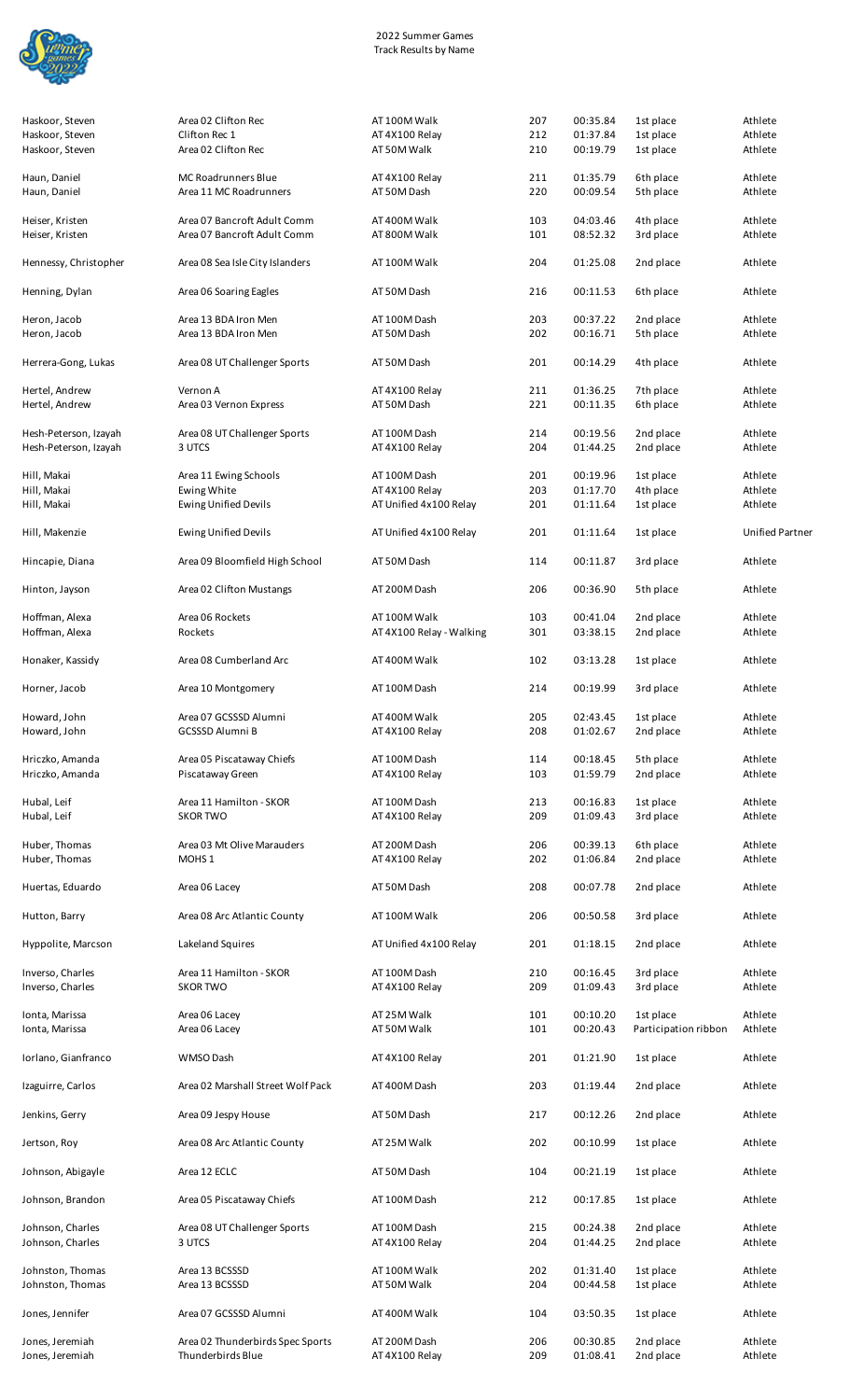

| Jones, Matthew                         | Area 10 Montgomery                                           | AT 50M Dash                                      | 217        | 00:12.88             | 3rd place              | Athlete                                          |
|----------------------------------------|--------------------------------------------------------------|--------------------------------------------------|------------|----------------------|------------------------|--------------------------------------------------|
| Jusino, Miguel                         | Area 01 Team Tigers                                          | AT 25M Walk                                      | 202        | 00:12.31             | 2nd place              | Athlete                                          |
| Kalman, Laquan                         | South Plainfield Green                                       | AT 4X100 Relay                                   | 209        | 01:07.35             | 1st place              | Athlete                                          |
| Kanner, Jody                           | Area 09 Jespy House                                          | AT 50M Walk                                      | 108        | 00:21.31             | 1st place              | Athlete                                          |
| Kante, Munirr                          | Area 05 Union Farmers                                        | AT 25M Dash                                      | 201        | 00:06.72             | 1st place              | Athlete                                          |
| Kapp, Felicia                          | Area 05 Piscataway Chiefs                                    | AT 100M Dash                                     | 110        | 00:27.94             | 2nd place              | Athlete                                          |
| Karas, Gavin                           | Area 11 Hamilton - SKOR                                      | AT 50M Dash                                      | 208        | 00:09.34             | 6th place              | Athlete                                          |
|                                        |                                                              |                                                  |            |                      |                        |                                                  |
| Karwacki, Raymond<br>Karwacki, Raymond | Area 07 GCSSSD Alumni<br><b>GCSSSD Alumni A</b>              | AT 400M Walk<br>AT 4X100 Relay                   | 202<br>214 | 03:23.07<br>01:27.15 | 3rd place<br>1st place | Athlete<br>Athlete                               |
| Katz, Brian                            | Area 10 All-Stars                                            | AT 50M Dash                                      | 223        | 00:15.09             | 7th place              | Athlete                                          |
| Kelly, Teresa                          | Area 03 Vernon Express                                       | AT 50M Dash                                      | 115        | 00:16.33             | 2nd place              | Athlete                                          |
| Kennedy, Blake<br>Kennedy, Blake       | Area 08 UT Challenger Sports<br>Area 08 UT Challenger Sports | AT 100M Dash<br>AT 50M Dash                      | 203<br>202 | 00:34.39<br>00:15.86 | 1st place<br>3rd place | Athlete<br>Athlete                               |
| Kenney, Joseph                         | Area 05 Piscataway Chiefs                                    | AT 200M Dash                                     | 207        | 00:32.19             | 2nd place              | Athlete                                          |
| Kenney, Joseph<br>Kenney, Joseph       | Area 05 Piscataway Chiefs<br>Piscataway Black                | AT 400M Dash<br>AT 4X100 Relay                   | 206<br>210 | 01:19.21<br>01:25.02 | 3rd place<br>7th place | Athlete<br>Athlete                               |
| Kesil, Colin                           | Area 06 BDA Silver Surfers                                   | AT 50M Dash                                      | 213        | 00:35.82             | 2nd place              | Athlete                                          |
| Khan, Adam                             | Area 11 LMS Sharknados                                       | AT 100M Dash                                     | 213        | 00:22.99             | 8th place              | Athlete                                          |
| Kincaid, Shannon                       | Lakeland First Knight                                        | AT Unified 4x400 Relay                           | 202        | 05:15.35             | 1st place              | <b>Unified Partner</b>                           |
| Kinkade, Matthew                       | Area 13 BDA Iron Men                                         | AT 50M Dash                                      | 207        | 00:24.83             | 3rd place              | Athlete                                          |
| Kirkwood, Myles                        | Area 10 Montgomery                                           | AT 200M Dash                                     | 213        | 00:38.45             | 2nd place              | Athlete                                          |
| Klausner, Holly                        | Area 11 Eden Adult Services                                  | AT 25M Dash                                      | 106        | 00:13.62             | 1st place              | Athlete                                          |
| Knipple, Ryan<br>Knipple, Ryan         | Area 06 Rosie Runners<br>Area 06 Rosie Runners               | AT 400M Walk<br>AT 50M Dash                      | 205<br>222 | 03:23.42<br>00:11.37 | 3rd place<br>2nd place | Athlete<br>Athlete                               |
| Knoth, Kristin                         | Area 07 Bancroft Adult Comm                                  | AT 400M Walk                                     | 104        | 04:12.13             | 2nd place              | Athlete                                          |
| Knox, Steven                           | MC Roadrunners Blue                                          | AT 4X100 Relay                                   | 211        | 01:35.79             | 6th place              | Athlete                                          |
| Knox, Steven                           | Area 11 MC Roadrunners                                       | AT 50M Dash                                      | 222        | 00:11.63             | 3rd place              | Athlete                                          |
| Koenitzer, Kathleen                    | Area 07 Bancroft Adult Comm                                  | AT 400M Walk                                     | 104        | 05:00.95             | 5th place              | Athlete                                          |
| Kraus, Thomas<br>Kraus, Thomas         | Area 11 MC Roadrunners<br>MC Roadrunners Blue                | AT 400M Walk<br>AT 4X100 Relay                   | 204<br>211 | 03:26.43<br>01:35.79 | 4th place<br>6th place | Athlete<br>Athlete                               |
| Kraus, Thomas                          | Area 11 MC Roadrunners                                       | AT 800M Walk                                     | 201        | 07:58.98             | 3rd place              | Athlete                                          |
| Krawciw, Erika                         | ECLC <sub>1</sub>                                            | AT 4X100 Relay                                   | 203        | 01:32.84             | 7th place              | Athlete                                          |
| Krawciw, Erika                         | Area 12 ECLC                                                 | AT 50M Dash                                      | 113        | 00:12.55             | 1st place              | Athlete                                          |
| Krell, Ethan                           | Area 13 Bancroft School                                      | AT 25M Dash                                      | 203        | 00:05.16             | 1st place              | Athlete                                          |
| Kubiel, Breigha                        | Area 06 Soaring Eagles                                       | AT 50M Dash                                      | 112        | 00:14.21             | 3rd place              | Athlete                                          |
| Kuhn, Clarissa<br>Kuhn, Clarissa       | Lakeland Knights<br>Lakeland Crimson Tide                    | AT Unified 4x100 Relay<br>AT Unified 4x400 Relay | 204<br>201 | 01:18.69<br>05:51.50 | 1st place<br>1st place | <b>Unified Partner</b><br><b>Unified Partner</b> |
| Kunisch, Charles                       | MC Roadrunners Green                                         | AT 4X100 Relay                                   | 211        | 01:28.16             | 4th place              | Athlete                                          |
| Kurpiewski, Daniel                     | Area 11 MC Roadrunners                                       | AT 50M Dash                                      | 222        | 00:12.23             | 7th place              | Athlete                                          |
| Kusma, Colleen                         | Area 03 Vernon Express                                       | AT 50M Dash                                      | 116        | 00:22.60             | 4th place              | Athlete                                          |
| Lane, Matthew                          | Area 06 Rockets                                              | AT 100M Walk                                     | 207        | 00:49.70             | 4th place              | Athlete                                          |
| Lane, Matthew                          | Area 06 Rockets                                              | AT 400M Walk                                     | 207        | 04:41.22             | 4th place              | Athlete                                          |
| Lane, Matthew                          | Rockets                                                      | AT 4X100 Relay - Walking                         | 301        | 03:38.15             | 2nd place              | Athlete                                          |
| Lanzalotti, Rebecca                    | Area 07 GCSSSD Alumni                                        | AT 400M Walk                                     | 101        | 03:13.08             | 3rd place              | Athlete                                          |
| Larsen, Andrew                         | <b>SIC Islanders</b>                                         | AT Unified 4x400 Relay                           | 201        | 06:16.10             | 2nd place              | <b>Unified Partner</b>                           |
| Larsen, Maureen<br>Larsen, Maureen     | Sea Isle City Islanders<br>Area 08 Sea Isle City Islanders   | AT 4X100 Relay<br>AT 800M Run                    | 211<br>102 | 01:32.26<br>05:07.41 | 5th place<br>1st place | Athlete<br>Athlete                               |
| Larsen, Maureen                        | <b>SIC Islanders</b>                                         | AT Unified 4x400 Relay                           | 201        | 06:16.10             | 2nd place              | Athlete                                          |
| Last, Sylvia                           | Area 11 Hamilton - SKOR                                      | AT 50M Dash                                      | 108        | 00:18.92             | 4th place              | Athlete                                          |
| Laznovsky, Kyrstine                    | Area 05 Piscataway Chiefs                                    | AT 100M Walk                                     | 102        | 00:52.11             | 2nd place              | Athlete                                          |
| Laznovsky, Kyrstine                    | Piscataway Green                                             | AT 4X100 Relay                                   | 103        | 01:59.79             | 2nd place              | Athlete                                          |
| Leavell, Trenton                       | Area 05 Piscataway Chiefs                                    | AT 100M Dash                                     | 205        | 00:16.80             | 1st place              | Athlete                                          |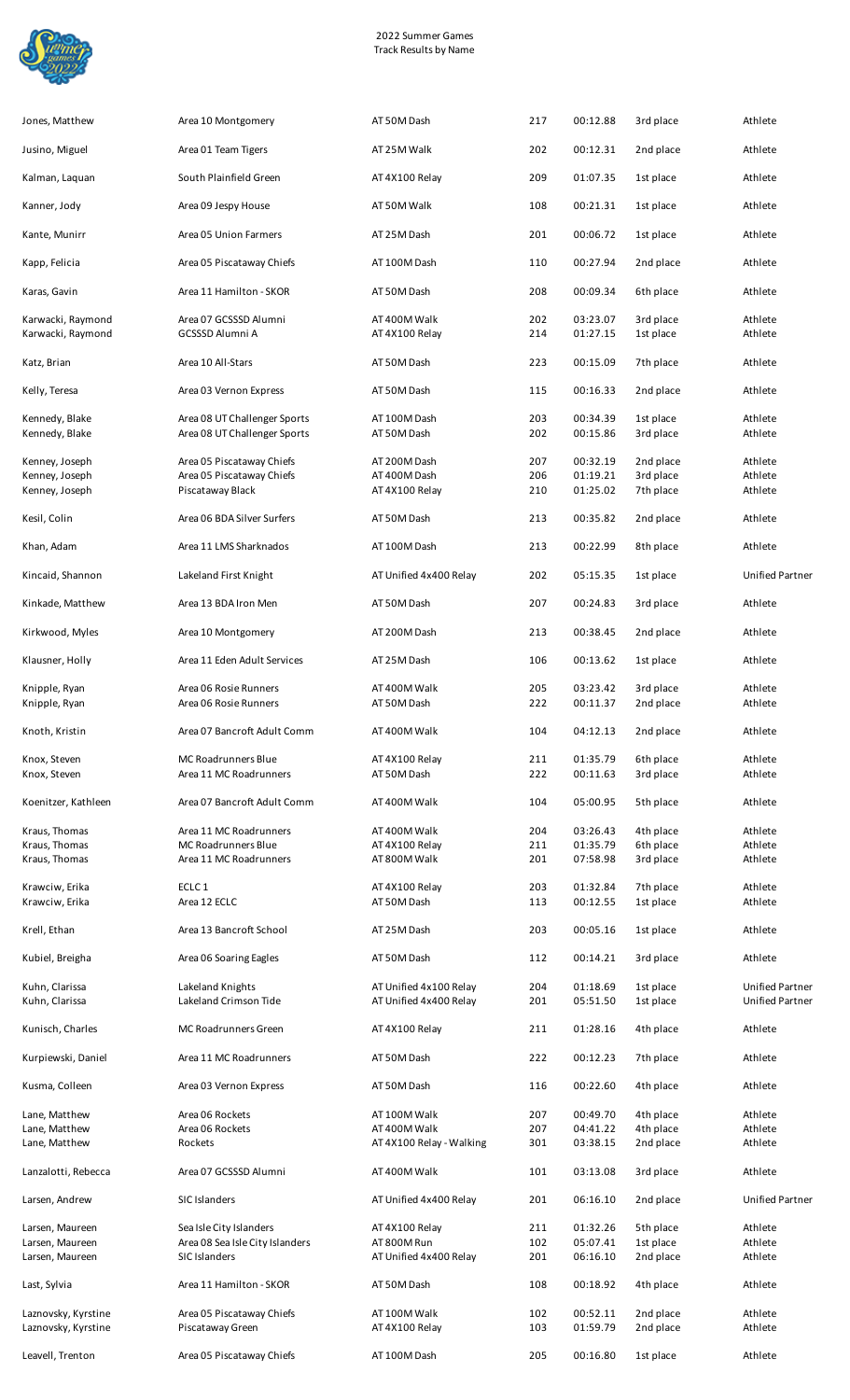

| Leavell, Trenton                 | Piscataway Red                                     | AT 4X100 Relay               | 210        | 01:17.24             | 3rd place              | Athlete            |
|----------------------------------|----------------------------------------------------|------------------------------|------------|----------------------|------------------------|--------------------|
| Lee, Christopher                 | Area 02 Thunderbirds Spec Sports                   | AT 200M Dash                 | 217        | 00:32.91             | 1st place              | Athlete            |
| Lee, Christopher                 | Thunderbirds Blue                                  | AT 4X100 Relay               | 209        | 01:08.41             | 2nd place              | Athlete            |
| Leedy, Raymond                   | Area 11 LMS Sharknados                             | AT 25M Dash                  | 203        | 00:08.51             | 2nd place              | Athlete            |
| Lees, Jordyn                     | Area 08 UT Challenger Sports                       | AT 50M Walk                  | 301        | 00:43.96             | 1st place              | Athlete            |
| Leto, Steven                     | Area 03 Warren Arc                                 | AT 100M Walk                 | 207        | 00:49.91             | 5th place              | Athlete            |
| Leto, Steven                     | Area 03 Warren Arc                                 | AT 400M Walk                 | 206        | 04:04.42             | 6th place              | Athlete            |
| Levinson, Ari                    | Area 09 Jespy House                                | AT 50M Dash                  | 221        | 00:10.16             | 4th place              | Athlete            |
| Lewis, Brayan                    | Area 08 UT Challenger Sports                       | AT 100M Dash                 | 202        | 00:23.27             | 1st place              | Athlete            |
| Lewis, Derrick                   | <b>Arc Sharks</b>                                  | AT 4X100 Relay - Walking     | 301        | 02:55.99             | 1st place              | Athlete            |
| Lewis, Derrick                   | Area 08 Arc Atlantic County                        | AT 800M Walk                 | 201        | 06:30.68             | 2nd place              | Athlete            |
| Lewis, Theodore                  | Area 11 Hamilton - SKOR                            | AT 400M Dash                 | 205        | 01:04.00             | 1st place              | Athlete            |
| Lewis, Theodore                  | <b>SKOR ONE</b>                                    | AT 4X100 Relay               | 208        | 01:53.40             | 4th place              | Athlete            |
| Lockwood, Robert                 | Area 02 W. Milford Special Olympics                | AT 400M Dash                 | 201        | 01:35.68             | 1st place              | Athlete            |
| Lockwood, Robert                 | WMSO Dash                                          | AT 4X100 Relay               | 201        | 01:21.90             | 1st place              | Athlete            |
| Lockwood, Robert                 | WMSO Herd                                          | AT 4X400 Relay               | 202        | 07:09.29             | 3rd place              | Athlete            |
| Lowich, Andrew                   | Area 05 South Plainfield Tigers                    | AT 100M Dash                 | 201        | 00:20.95             | 3rd place              | Athlete            |
| Lucas, Andrew                    | Area 03 Mt Olive Marauders                         | AT 100M Dash                 | 213        | 00:18.22             | 2nd place              | Athlete            |
| Lucas, Andrew                    | MOHS <sub>2</sub>                                  | AT 4X100 Relay               | 204        | 01:33.61             | 1st place              | Athlete            |
| Luciani, David                   | Area 13 BDA Iron Men                               | AT 50M Dash                  | 202        | 00:15.18             | 2nd place              | Athlete            |
|                                  |                                                    |                              |            |                      |                        |                    |
| MacEwen, Jason<br>MacEwen, Jason | Area 07 GCSSSD Alumni<br>Area 07 GCSSSD Alumni     | AT 100M Dash<br>AT 400M Walk | 226<br>206 | 00:17.02<br>02:45.71 | 5th place<br>1st place | Athlete<br>Athlete |
| MacEwen, Jason                   | GCSSSD Alumni A                                    | AT 4X100 Relay               | 214        | 01:27.15             | 1st place              | Athlete            |
|                                  |                                                    |                              |            |                      |                        |                    |
| Madrid, Dylan                    | Area 05 Old Bridge Robin                           | AT 200M Dash                 | 213        | 00:39.04             | 3rd place              | Athlete            |
| Madrid, Dylan                    | Camp Robin Racers                                  | AT 4X100 Relay               | 208        | 01:15.66             | 3rd place              | Athlete            |
| Maioriello, Mark                 | Area 13 OPICS Allstars                             | AT 100M Dash                 | 214        | 00:20.25             | 4th place              | Athlete            |
| Maioriello, Mark                 | <b>OPICS</b>                                       | AT 4X100 Relay               | 211        | 01:27.76             | 3rd place              | Athlete            |
| Maioriello, Mark                 | Area 13 OPICS Allstars                             | AT 50M Dash                  | 210        | 00:10.07             | 1st place              | Athlete            |
| Maly, Brian                      | Area 09 Bloomfield High School                     | AT 50M Dash                  | 215        | 00:08.69             | 3rd place              | Athlete            |
| Mangano, Ryan                    | <b>BDA Silver Surfers</b>                          | AT 4X100 Relay               | 207        | 01:05.24             | 1st place              | Athlete            |
| Manolis, Hudson                  | Lakeland Crimson                                   | AT 4X100 Relay               | 203        | 01:37.80             | 8th place              | Athlete            |
| Manolis, Hudson                  | Lakeland First Knight                              | AT Unified 4x400 Relay       | 202        | 05:15.35             | 1st place              | Athlete            |
| Marcillo, Oscar                  | Area 01 Union City                                 | AT 100M Dash                 | 212        | 00:18.79             | 2nd place              | Athlete            |
| Marcillo, Oscar                  | Area 01 Union City                                 | AT 200M Dash                 | 214        | 00:47.00             | 3rd place              | Athlete            |
| Margerum, Brian                  | Area 08 CCTEC Strive                               | AT 100M Dash                 | 209        | 00:15.08             | 5th place              | Athlete            |
| Margerum, Brian                  | Area 08 CCTEC Strive                               | AT 400M Dash                 | 206        | 01:11.46             | 1st place              | Athlete            |
| Margerum, Brian                  | <b>CCTEC Strive</b>                                | AT 4X100 Relay               | 203        | 01:11.52             | 1st place              | Athlete            |
| Mariani, Sophia                  | Area 13 BDA Iron Men                               | AT 100M Dash                 | 103        | 00:25.18             | 3rd place              | Athlete            |
| Mariani, Sophia                  | Area 13 BDA Iron Men                               | AT 50M Dash                  | 101        | 00:13.14             | 1st place              | Athlete            |
| Marsh, Clinton                   | Area 09 Jespy House                                | AT 50M Dash                  | 220        | 00:08.33             | 2nd place              | Athlete            |
| Mason, Elijah                    | 3 UTCS                                             | AT 4X100 Relay               | 204        | 01:44.25             | 2nd place              | Athlete            |
| Mason, Elijah                    | Area 08 UT Challenger Sports                       | AT 50M Dash                  | 211        | 00:11.99             | 3rd place              | Athlete            |
| Mathew, Diana                    | Area 10 Montgomery                                 | AT 100M Dash                 | 115        | 00:28.00             | 4th place              | Athlete            |
| Matto, Louis                     | Area 08 UT Challenger Sports                       | AT 100M Dash                 | 211        | 00:16.60             | 3rd place              | Athlete            |
| Matto, Louis                     | 1 UTCS                                             | AT 4X100 Relay               | 203        | 01:16.26             | 2nd place              | Athlete            |
|                                  |                                                    |                              |            |                      |                        |                    |
| Maurer, Glenn<br>Maurer, Glenn   | Area 07 Lightning Squad<br>Area 07 Lightning Squad | AT 25M Dash<br>AT 50M Dash   | 209<br>224 | 00:09.83<br>00:19.26 | 4th place<br>6th place | Athlete<br>Athlete |
| Mauro, Andrew                    | Area 02 Clifton Rec                                | AT 100M Dash                 | 225        | 00:19.98             | 2nd place              | Athlete            |
| Mauro, Andrew                    | Clifton Rec 1                                      | AT 4X100 Relay               | 212        | 01:37.84             | 1st place              | Athlete            |
| Mauro, Andrew                    | Area 02 Clifton Rec                                | AT 50M Dash                  | 212        | 00:10.74             | 2nd place              | Athlete            |
| Mayer, Damien                    | Area 11 Hamilton - SKOR                            | AT 100M Dash                 | 226        | 00:18.61             | 6th place              | Athlete            |
| Mayer, Damien                    | <b>SKOR TWO</b>                                    | AT 4X100 Relay               | 209        | 01:09.43             | 3rd place              | Athlete            |
| Mazzella, Courtney               | Area 06 FSA                                        | AT 100M Dash                 | 115        | 00:30.00             | 5th place              | Athlete            |
| Mazzella, Courtney               | FSA <sub>1</sub>                                   | AT 4X100 Relay               | 210        | 01:28.64             | 8th place              | Athlete            |
| McClinton, Shafeeq               | Area 07 GCSSSD Alumni                              | AT 100M Dash                 | 220        | 00:14.30             | 2nd place              | Athlete            |
| McClinton, Shafeeq               | <b>GCSSSD Alumni B</b>                             | AT 4X100 Relay               | 208        | 01:02.67             | 2nd place              | Athlete            |
|                                  |                                                    |                              |            |                      |                        |                    |
| McCormack, John                  | Area 11 MC Roadrunners                             | AT 50M Dash                  | 222        | 00:12.28             | 8th place              | Athlete            |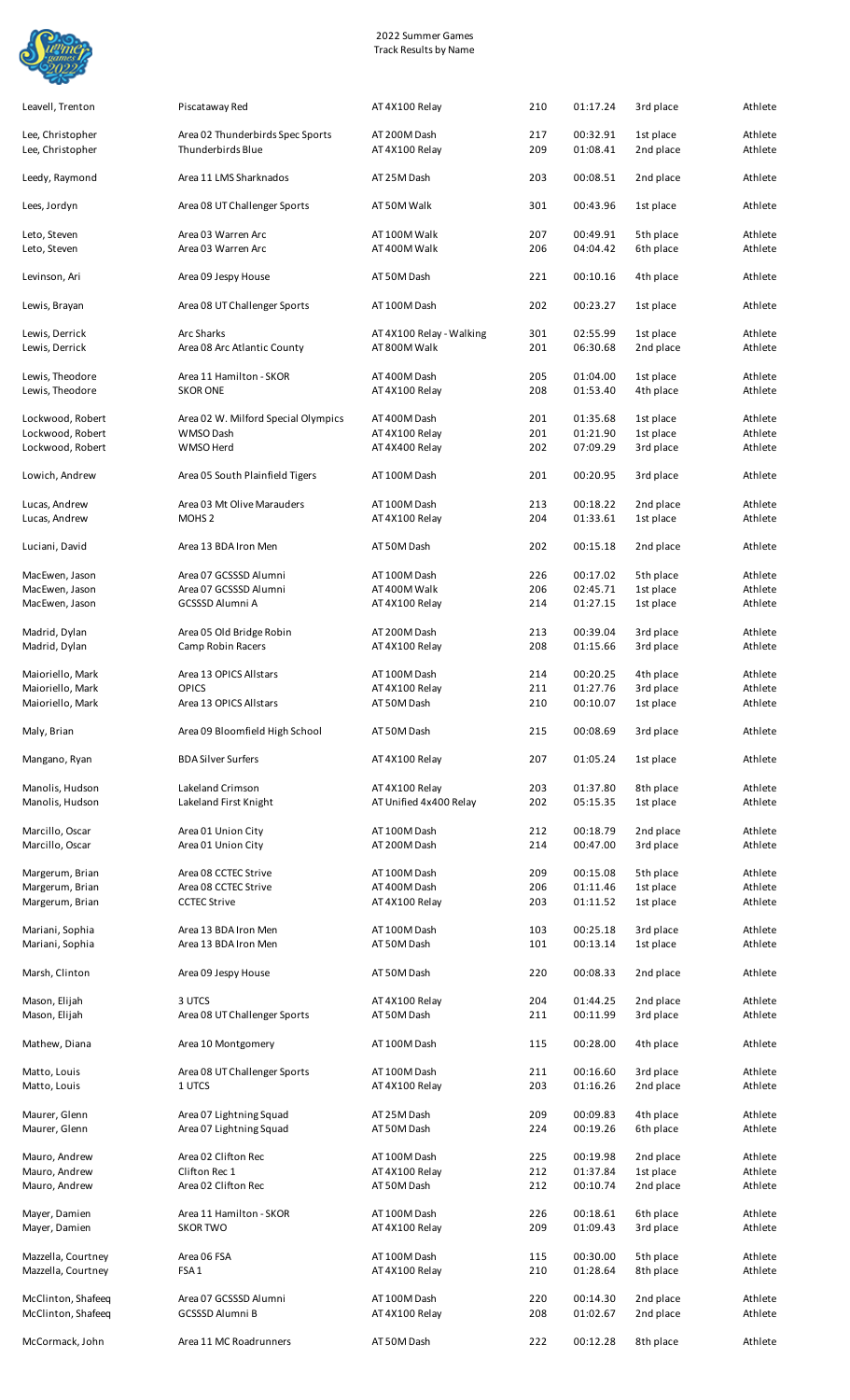

| McCurry, Shaun                       | Area 07 Bancroft Adult Comm                            | AT 400M Walk                             | 206        | 06:29.78             | 8th place              | Athlete                |
|--------------------------------------|--------------------------------------------------------|------------------------------------------|------------|----------------------|------------------------|------------------------|
| McGrath, Michael                     | Area 06 Rockets                                        | AT 200M Dash                             | 217        | 00:42.02             | 7th place              | Athlete                |
| McGrath, Michael                     | Rockets                                                | AT 4X100 Relay                           | 210        | 01:23.05             | 6th place              | Athlete                |
| McGrath, Michael                     | Area 06 Rockets                                        | AT 50M Dash                              | 221        | 00:10.06             | 3rd place              | Athlete                |
| McGuire, Patrick                     | Area 07 Township Tornadoes                             | AT 1500M Run                             | 202        | 04:45.93             | 1st place              | Athlete                |
| McGuire, Patrick                     | Township Tornados I                                    | AT 4X100 Relay                           | 208        | 00:58.68             | 1st place              | Athlete                |
| McGuire, Patrick                     | Township Tornados 400 I                                | AT 4X400 Relay                           | 201        | 04:37.23             | 1st place              | Athlete                |
| McGuire, Patrick                     | Area 07 Township Tornadoes                             | AT 5000M Run                             | 202        | 18:04.21             | 1st place              | Athlete                |
| McLaughlin, Julia                    | Lakeland Squires                                       | AT Unified 4x100 Relay                   | 201        | 01:18.15             | 2nd place              | <b>Unified Partner</b> |
| McLaughlin, Maia                     | Lakeland White                                         | AT 4X100 Relay                           | 103        | 01:52.46             | 1st place              | Athlete                |
| McNulty, Keely<br>McNulty, Keely     | Area 07 GCSSSD Alumni<br>GCSSSD Alumni 2               | AT 100M Dash<br>AT 4X100 Relay           | 118<br>102 | 00:19.71<br>01:33.05 | 4th place<br>2nd place | Athlete<br>Athlete     |
| Mejia, Andy<br>Mejia, Andy           | Area 02 Thunderbirds Spec Sports<br>Thunderbirds Green | AT 200M Dash<br>AT 4X100 Relay           | 207<br>211 | 00:35.29<br>01:22.39 | 3rd place<br>1st place | Athlete<br>Athlete     |
| Melendez, Rafael                     | South Plainfield White                                 | AT 4X100 Relay                           | 211        | 01:25.96             | 2nd place              | Athlete                |
| Melvin, Nicholas                     | Area 13 BDA Iron Men                                   | AT 50M Dash                              | 202        | 00:16.13             | 4th place              | Athlete                |
| Menkes, Daniel                       | Area 07 Bancroft Adult Comm                            | AT 400M Walk                             | 204        | 03:19.90             | 3rd place              | Athlete                |
| Miller, Cheyenne<br>Miller, Cheyenne | Area 05 Piscataway Chiefs<br>Piscataway Yellow         | AT 100M Dash<br>AT 4X100 Relay           | 114<br>210 | 00:18.05<br>01:22.15 | 2nd place<br>5th place | Athlete<br>Athlete     |
| Miller, Delia                        | <b>OPICS</b>                                           | AT 4X100 Relay                           | 211        | 01:27.76             | 3rd place              | Athlete                |
| Miller, John                         | Area 10 All-Stars                                      | AT 50M Dash                              | 225        | 00:13.57             | 1st place              | Athlete                |
| Milo, William                        | Circle of Friends                                      | AT 4X100 Relay                           | 213        | 02:07.90             | 1st place              | Athlete                |
| Milo, William                        | Area 05 Circle of Friends                              | AT 50M Dash                              | 224        | 00:15.56             | 3rd place              | Athlete                |
| Mina, Oscar                          | Area 05 Piscataway Chiefs                              | AT 100M Dash                             | 227        | 00:18.86             | 4th place              | Athlete                |
| Mina, Oscar                          | Piscataway Red                                         | AT 4X100 Relay                           | 210        | 01:17.24             | 3rd place              | Athlete                |
|                                      | ECLC <sub>1</sub>                                      |                                          |            | 01:32.84             |                        | Athlete                |
| Minero, Nicole<br>Minero, Nicole     | Area 12 ECLC                                           | AT 4X100 Relay<br>AT 50M Dash            | 203<br>108 | 00:11.76             | 7th place<br>2nd place | Athlete                |
| Mitschele, Alexander                 | Area 04 Hunterdon Cheetahs                             | AT 100M Dash                             | 227        | 00:21.25             | 7th place              | Athlete                |
| Mitschele, Alexander                 | Area 04 Hunterdon Cheetahs                             | AT 200M Dash                             | 217        | 00:40.86             | 6th place              | Athlete                |
| Mitterhoff, Lily                     | Area 10 All-Stars                                      | AT 100M Walk                             | 102        | 00:37.90             | 1st place              | Athlete                |
| Mohr, Corey                          | Area 06 BDA Silver Surfers                             | AT 100M Dash                             | 225        |                      | Participation ribbon   | Athlete                |
| Mohr, Corey                          | <b>BDA Silver Surfers</b>                              | AT 4X100 Relay                           | 207        | 01:05.24             | 1st place              | Athlete                |
| Morales, William                     | Area 03 On The Go                                      | AT 100M Walk                             | 207        | 00:40.40             | 3rd place              | Athlete                |
| Morales, William                     | Area 03 On The Go                                      | AT 400M Walk                             | 206        | 04:29.86             | 7th place              | Athlete                |
| Morales, William                     | On the Go E walk                                       | AT 4X100 Relay - Walking                 | 302        | 04:11.00             | 2nd place              | Athlete                |
|                                      |                                                        |                                          | 204        |                      |                        | Athlete                |
| Morse, Robert<br>Morse, Robert       | Area 11 Ewing Schools<br><b>Ewing Blue</b>             | AT 100M Dash<br>AT 4X100 Relay           | 202        | 00:15.12<br>00:59.63 | 3rd place<br>1st place | Athlete                |
|                                      |                                                        |                                          |            |                      |                        |                        |
| Mucisko, Zachary                     | Area 05 Piscataway Chiefs                              | AT 100M Dash                             | 223        | 00:18.59<br>00:38.15 | 2nd place              | Athlete<br>Athlete     |
| Mucisko, Zachary<br>Mucisko, Zachary | Area 05 Piscataway Chiefs<br>Piscataway Red            | AT 200M Dash<br>AT 4X100 Relay           | 218<br>210 | 01:17.24             | 1st place<br>3rd place | Athlete                |
|                                      |                                                        |                                          |            |                      |                        |                        |
| Mui, Allen                           | Area 06 Rockets                                        | AT 200M Dash                             | 217        | 00:37.83             | 4th place              | Athlete                |
| Mui, Allen                           | Area 06 Rockets                                        | AT 400M Walk                             | 205        | 02:55.58             | 2nd place              | Athlete                |
| Mui, Allen                           | Rockets                                                | AT 4X100 Relay                           | 210        | 01:23.05             | 6th place              | Athlete                |
| Muldowney, Michael                   | Area 08 So Jersey Athletic Club                        | AT 50M Dash                              | 223        | 00:10.96             | 2nd place              | Athlete                |
| Muller, Scott                        | Circle of Friends                                      | AT 4X100 Relay                           | 213        | 02:07.90             | 1st place              | Athlete                |
| Muller, Scott                        | Area 05 Circle of Friends                              | AT 50M Dash                              | 224        | 00:12.72             | 1st place              | Athlete                |
| Munzing, Nathaniel                   | Area 05 Piscataway Chiefs                              | AT 100M Dash                             | 218        | 00:36.48             | 2nd place              | Athlete                |
| Munzing, Nathaniel                   | Piscataway Black                                       | AT 4X100 Relay                           | 210        | 01:25.02             | 7th place              | Athlete                |
| Murray, Hunter                       | 1 UTCS                                                 | AT 4X100 Relay                           | 203        | 01:16.26             | 2nd place              | Athlete                |
| Murray, Hunter                       | Area 08 UT Challenger Sports                           | AT 50M Dash                              | 201        | 00:10.83             | 2nd place              | Athlete                |
| Murray, Ryatt                        | Township Tornados II                                   | AT 4X100 Relay                           | 202        | 01:08.26             | 3rd place              | Athlete                |
| Murray, Ryatt                        | Township Tornados 400 II                               | AT 4X400 Relay                           | 202        | 06:32.41             | 2nd place              | Athlete                |
| Murray, Ryatt                        | Area 07 Township Tornadoes                             | AT 50M Dash                              | 203        | 00:08.10             | 2nd place              | Athlete                |
|                                      |                                                        |                                          |            |                      |                        |                        |
| Nash, Julian<br>Nash, Julian         | Area 08 Arc Atlantic County<br><b>Arc Sharks</b>       | AT 100M Dash<br>AT 4X100 Relay - Walking | 214<br>301 | 00:20.67<br>02:55.99 | 7th place<br>1st place | Athlete<br>Athlete     |
|                                      |                                                        |                                          |            |                      |                        |                        |
| Negron, Angelica<br>Negron, Angelica | Area 01 Union City<br>Area 01 Union City               | AT 100M Walk<br>AT 50M Walk              | 101<br>102 | 00:49.85<br>00:22.43 | 1st place<br>1st place | Athlete<br>Athlete     |
| Negron, Nadiuska                     | Area 09 Independent Negron                             | AT 50M Walk                              | 107        | 00:27.64             | 3rd place              | Athlete                |
|                                      |                                                        |                                          |            |                      |                        |                        |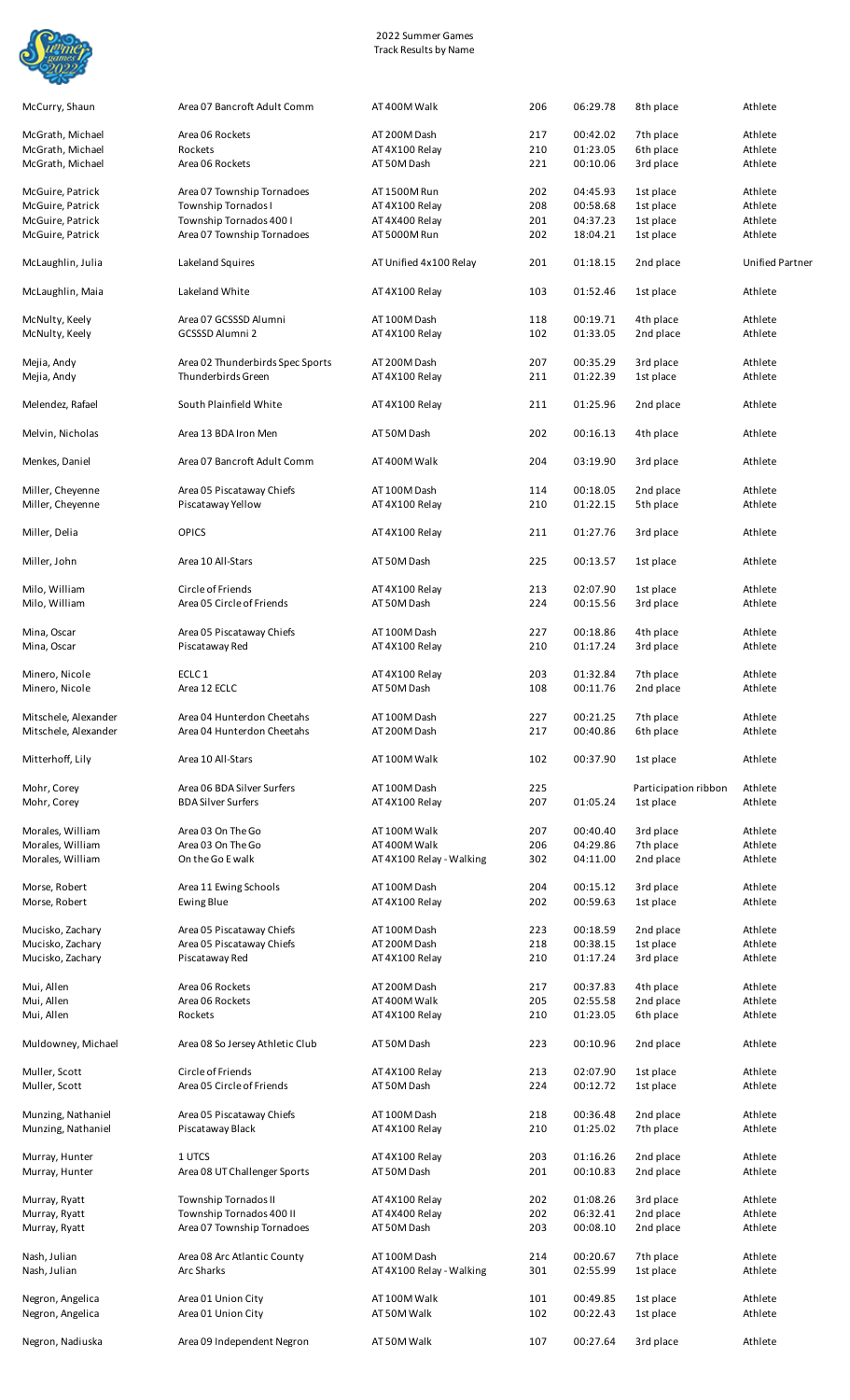

| Nelson, Trevon |  |
|----------------|--|
| Nelson, Trevon |  |

Area 11 Ewing Schools **AT 100M Dash** 210 00:16.72 4th place Athlete

| Nelson, Trevon                             | Ewing White                                                | AT 4X100 Relay                         | 203        | 01:17.70             | 4th place              | Athlete                |
|--------------------------------------------|------------------------------------------------------------|----------------------------------------|------------|----------------------|------------------------|------------------------|
| Nguyen, Mai<br>Nguyen, Mai                 | Area 05 Old Bridge Robin<br>Camp Robin Racers              | AT 100M Dash<br>AT 4X100 Relay         | 113<br>208 | 00:17.68<br>01:15.66 | 4th place<br>3rd place | Athlete<br>Athlete     |
| Nicolosi, Michael                          | Area 07 GCSSSD Alumni                                      | AT 400M Walk                           | 204        | 03:14.99             | 2nd place              | Athlete                |
| Nieshalla, Asa<br>Nieshalla, Asa           | Area 02 Lakeland S.O.<br>Lakeland Crimson Tide             | AT 200M Dash<br>AT Unified 4x400 Relay | 206<br>201 | 00:34.19<br>05:51.50 | 3rd place<br>1st place | Athlete<br>Athlete     |
| Nix, Hannah                                | Lakeland Knights                                           | AT Unified 4x100 Relay                 | 204        | 01:18.69             | 1st place              | <b>Unified Partner</b> |
| Nocella, Madeline<br>Nocella, Madeline     | <b>Township Tornados III</b><br>Area 07 Township Tornadoes | AT 4X100 Relay<br>AT 50M Dash          | 203<br>119 | 01:23.21<br>00:12.35 | 5th place<br>1st place | Athlete<br>Athlete     |
| Nolte, Luke                                | Area 10 Montgomery                                         | AT 400M Dash                           | 205        | 01:07.58             | 2nd place              | Athlete                |
| Oldland, Kyle                              | Area 10 Montgomery                                         | AT 400M Dash                           | 201        | 01:40.72             | 2nd place              | Athlete                |
| Olsen, Erich                               | Area 09 Bloomfield High School                             | AT 50M Dash                            | 210        | 00:11.70             | 4th place              | Athlete                |
| Olson, Ryan                                | South Plainfield White                                     | AT 4X100 Relay                         | 211        | 01:25.96             | 2nd place              | Athlete                |
| O'Rourke, Ryan<br>O'Rourke, Ryan           | On the Go A<br>Area 03 On The Go                           | AT 4X100 Relay<br>AT 50M Dash          | 210<br>221 | 01:19.53<br>00:13.10 | 4th place<br>8th place | Athlete<br>Athlete     |
| Orsino, Dillen                             | <b>WMSO Rockey</b>                                         | AT Unified 4x100 Relay                 | 204        | 01:31.91             | 2nd place              | <b>Unified Partner</b> |
| Ortiz-Ruidiaz, Jose<br>Ortiz-Ruidiaz, Jose | Area 05 Piscataway Chiefs                                  | AT 100M Dash                           | 213<br>210 | 00:20.37<br>01:17.24 | 7th place<br>3rd place | Athlete<br>Athlete     |
|                                            | Piscataway Red                                             | AT 4X100 Relay                         |            |                      |                        |                        |
| O'Sullivan, Kelly<br>O'Sullivan, Kelly     | MC Roadrunners Green<br>Area 11 MC Roadrunners             | AT 4X100 Relay<br>AT 50M Dash          | 211<br>114 | 01:28.16<br>00:11.58 | 4th place<br>1st place | Athlete<br>Athlete     |
| Otero, Louis                               | Area 01 Team Tigers                                        | AT 25M Walk                            | 201        | 00:11.06             | Participation ribbon   | Athlete                |
| Otting, Gene                               | Area 13 BCSSSD                                             | AT 100M Dash                           | 214        | 00:21.52             | 8th place              | Athlete                |
| Otting, Gene                               | <b>BCSSSD</b>                                              | AT 4X100 Relay                         | 203        | 01:16.27             | 3rd place              | Athlete                |
| Otting, Gene                               | Area 13 BCSSSD                                             | AT 50M Dash                            | 211        | 00:11.32             | 2nd place              | Athlete                |
| Otto, Jude                                 | Area 02 W. Milford Special Olympics                        | AT 400M Dash                           | 203        | 01:26.40             | 3rd place              | Athlete                |
| Otto, Jude<br>Otto, Jude                   | <b>WMSO Bucks</b><br>WMSO Goliath                          | AT 4X100 Relay<br>AT 4X400 Relay       | 210<br>202 | 01:07.99<br>06:22.09 | 1st place<br>1st place | Athlete<br>Athlete     |
|                                            |                                                            |                                        |            |                      |                        |                        |
| Owens, Joseph                              | Area 06 Rockets                                            | AT 200M Dash                           | 206        | 00:36.61             | 4th place              | Athlete                |
| Owens, Joseph<br>Owens, Joseph             | Rockets<br>Area 06 Rockets                                 | AT 4X100 Relay<br>AT 50M Dash          | 210<br>209 | 01:23.05<br>00:09.10 | 6th place<br>1st place | Athlete<br>Athlete     |
|                                            |                                                            |                                        |            |                      |                        |                        |
| Palmer, Mia                                | Area 08 UT Challenger Sports                               | AT 100M Dash                           | 107        | 00:19.70             | 3rd place              | Athlete                |
| Palmer, Mia                                | 2 UTCS                                                     | AT 4X100 Relay                         | 203        | 01:24.30             | 6th place              | Athlete                |
| Panzarino, Nicholas                        | Area 05 Piscataway Chiefs                                  | AT 100M Dash                           | 225        | 00:18.36             | 1st place              | Athlete                |
| Panzarino, Nicholas                        | Piscataway Yellow                                          | AT 4X100 Relay<br>AT 50M Walk          | 210        | 01:22.15<br>00:25.60 | 5th place              | Athlete<br>Athlete     |
| Panzone, Jeanine                           | Area 09 Jespy House                                        |                                        | 108        |                      | 3rd place              |                        |
| Paolini, John                              | Area 04 Hunterdon Cheetahs                                 | AT 50M Dash                            | 216        | 00:10.32             | 2nd place              | Athlete                |
| Paolini, Mathew                            | Area 07 Bancroft Adult Comm                                | AT 400M Walk                           | 203        | 02:53.37             | 1st place              | Athlete                |
| Parisi, Gabriella<br>Parisi, Gabriella     | Area 03 Mt Olive Marauders<br>MOHS <sub>2</sub>            | AT 100M Dash<br>AT 4X100 Relay         | 110<br>204 | 00:25.13<br>01:33.61 | 1st place<br>1st place | Athlete<br>Athlete     |
| Park, Keith                                | Area 05 Piscataway Chiefs                                  | AT 100M Dash                           | 204        | 00:15.07             | 2nd place              | Athlete                |
| Park, Keith                                | Piscataway Black                                           | AT 4X100 Relay                         | 210        | 01:25.02             | 7th place              | Athlete                |
| Parriski, Devon                            | Area 11 MCSSSD                                             | AT 50M Dash                            | 106        | 00:12.04             | 2nd place              | Athlete                |
| Pashuck, Raymond<br>Pashuck, Raymond       | Sea Isle City Islanders<br>Area 08 Sea Isle City Islanders | AT 4X100 Relay<br>AT 50M Dash          | 211<br>222 | 01:32.26<br>00:11.79 | 5th place<br>4th place | Athlete<br>Athlete     |
| Patel, Sunil                               | Area 10 Montgomery                                         | AT 400M Dash                           | 210        | 01:54.13             | 2nd place              | Athlete                |
| Patro, Brett                               | Area 08 UT Challenger Sports                               | AT 100M Dash                           | 206        | 00:20.62             | 2nd place              | Athlete                |
| Patro, Brett                               | 2 UTCS                                                     | AT 4X100 Relay                         | 203        | 01:24.30             | 6th place              | Athlete                |
| Patt, Raymond<br>Patt, Raymond             | Area 03 Warren Arc<br>Area 03 Warren Arc                   | AT 100M Walk<br>AT 400M Walk           | 205<br>204 | 00:28.08<br>02:48.93 | 1st place<br>1st place | Athlete<br>Athlete     |
| Patterson, David<br>Patterson, David       | Area 11 MC Roadrunners<br>MC Roadrunners Orange            | AT 200M Dash<br>AT 4X100 Relay         | 217<br>209 | 00:48.23<br>01:11.76 | 8th place<br>5th place | Athlete<br>Athlete     |
| Pedoto, Theresa<br>Pedoto, Theresa         | Area 02 Storm Sports<br><b>Storm Sports</b>                | AT 100M Dash<br>AT 4X100 Relay         | 114<br>209 | 00:16.58<br>01:11.19 | 1st place<br>4th place | Athlete<br>Athlete     |
| Pelletier, Amber                           | Area 07 GCSSSD Alumni                                      | AT 400M Walk                           | 103        | 04:13.33             | 7th place              | Athlete                |
| Pena, Ashley                               | Area 02 W. Milford Special Olympics                        | AT 200M Dash                           | 105        | 00:48.21             | 3rd place              | Athlete                |
|                                            |                                                            |                                        |            |                      |                        |                        |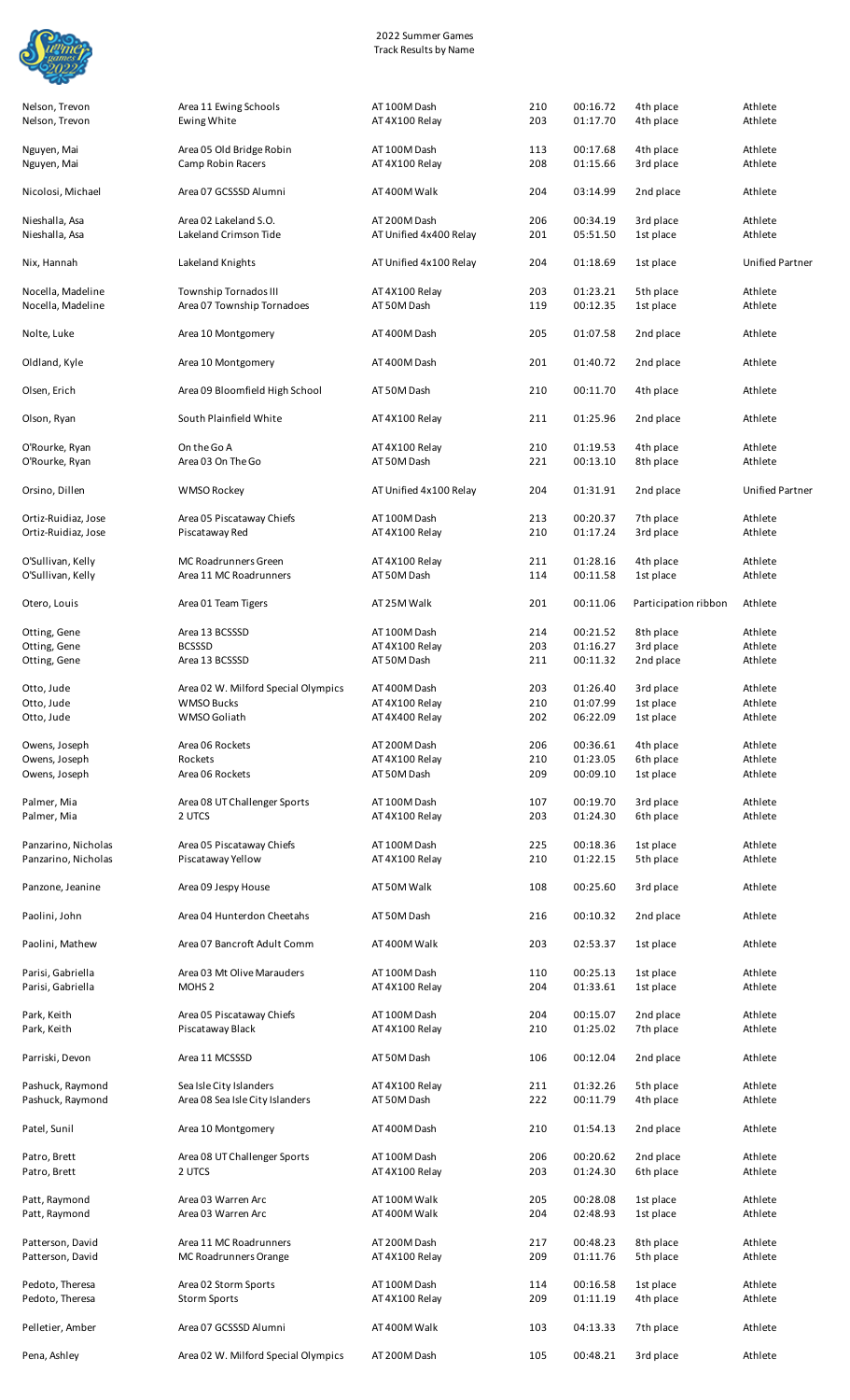

| 2022 Summer Games            |  |
|------------------------------|--|
| <b>Track Results by Name</b> |  |

| Pena, Ashley                                           | WMSO Forky                                                 | AT 4X100 Relay                 | 101        | 01:22.05             | 1st place                         | Athlete            |
|--------------------------------------------------------|------------------------------------------------------------|--------------------------------|------------|----------------------|-----------------------------------|--------------------|
| Pero, Thatcher                                         | Area 06 Central Regional                                   | AT 50M Dash                    | 204        | 00:10.51             | 3rd place                         | Athlete            |
| Petti, Alexxa<br>Petti, Alexxa                         | Area 02 Clifton Mustangs<br>Area 02 Clifton Mustangs       | AT 400M Dash<br>AT 800M Run    | 106<br>102 | 02:26.10<br>05:39.40 | 1st place<br>2nd place            | Athlete<br>Athlete |
|                                                        |                                                            |                                |            |                      |                                   |                    |
| Pezza, Benjamin                                        | Area 13 OPICS Allstars<br><b>OPICS</b>                     | AT 100M Dash                   | 224        | 00:22.16             | 4th place                         | Athlete<br>Athlete |
| Pezza, Benjamin<br>Pezza, Benjamin                     | Area 13 OPICS Allstars                                     | AT 4X100 Relay<br>AT 50M Dash  | 211<br>216 | 01:27.76<br>00:11.12 | 3rd place<br>4th place            | Athlete            |
| Pickett, Jourdain                                      | Area 09 Bloomfield High School                             | AT 50M Dash                    | 220        | 00:08.13             | 1st place                         | Athlete            |
| Pickett, Samuel                                        | Area 11 Mercer JAC                                         | AT 50M Dash                    | 216        | 00:10.44             | 3rd place                         | Athlete            |
| Pietrow, Christopher                                   | Area 13 BCSSSD                                             | AT 100M Dash                   | 214        | 00:20.46             | 6th place                         | Athlete            |
| Pietrow, Christopher                                   | <b>BCSSSD</b>                                              | AT 4X100 Relay                 | 203        | 01:16.27             | 3rd place                         | Athlete            |
| Pietrow, Christopher                                   | Area 13 BCSSSD                                             | AT 50M Dash                    | 210        | 00:10.41             | 2nd place                         | Athlete            |
| Pittman, Michael<br>Pittman, Michael                   | Area 08 Arc Atlantic County<br>Area 08 Arc Atlantic County | AT 50M Dash<br>AT 50M Walk     | 213<br>203 | 00:33.06<br>01:40.52 | Participation ribbon<br>3rd place | Athlete<br>Athlete |
|                                                        |                                                            |                                |            |                      |                                   |                    |
| Poggioli, Hannah<br>Poggioli, Hannah                   | Lakeland White<br>Area 02 Lakeland S.O.                    | AT 4X100 Relay<br>AT 50M Dash  | 103<br>101 | 01:52.46<br>00:14.51 | 1st place<br>3rd place            | Athlete<br>Athlete |
|                                                        |                                                            |                                |            |                      |                                   |                    |
| Polito, Linda<br>Polito, Linda                         | Area 03 On The Go<br>Area 03 On The Go                     | AT 100M Walk<br>AT 400M Walk   | 204<br>105 | 01:20.02<br>06:20.80 | 1st place<br>2nd place            | Athlete<br>Athlete |
|                                                        |                                                            |                                |            |                      |                                   |                    |
| Pontoriero, Anthony<br>Pontoriero, Anthony             | Area 11 Hamilton - SKOR<br><b>SKOR ONE</b>                 | AT 100M Dash<br>AT 4X100 Relay | 226<br>208 | 00:16.89<br>01:53.40 | 4th place<br>4th place            | Athlete<br>Athlete |
|                                                        |                                                            |                                |            |                      |                                   |                    |
| Potts, William                                         | Area 07 Township Tornadoes                                 | AT 1500M Run                   | 203        | 07:24.98             | 2nd place                         | Athlete            |
| Potts, William                                         | Township Tornados III                                      | AT 4X100 Relay                 | 203        | 01:23.21             | 5th place                         | Athlete            |
| Potts, William                                         | Area 07 Township Tornadoes                                 | AT 800M Run                    | 301        | 03:26.77             | 2nd place                         | Athlete            |
|                                                        |                                                            |                                |            |                      |                                   |                    |
| Prasad, Shubham<br>Prasad, Shubham                     | Area 11 Hamilton - SKOR<br><b>SKOR ONE</b>                 | AT 100M Dash<br>AT 4X100 Relay | 220<br>208 | 00:16.57<br>01:53.40 | 5th place<br>4th place            | Athlete<br>Athlete |
| Puccio, Stephanie                                      | Area 05 Old Bridge Robin                                   | AT 50M Dash                    | 111        | 00:10.37             | 1st place                         | Athlete            |
| Pullen, Christopher                                    | Area 08 CCTEC Strive                                       | AT 400M Walk                   | 203        | 02:45.69             | Participation ribbon              | Athlete            |
| Quinn, Aidan                                           | Area 11 Hamilton - SKOR                                    | AT 800M Run                    | 204        | 04:47.22             | 7th place                         | Athlete            |
| Quinn-Constantino, Brenden                             | Area 07 GCSSSD Alumni                                      | AT 400M Walk                   | 205        | 03:41.56             | 6th place                         | Athlete            |
|                                                        |                                                            |                                |            |                      |                                   |                    |
| Quinn-Constantino, Elijah<br>Quinn-Constantino, Elijah | Area 07 GCSSSD Alumni<br><b>GCSSSD Alumni B</b>            | AT 100M Dash<br>AT 4X100 Relay | 221<br>208 | 00:15.96<br>01:02.67 | 1st place<br>2nd place            | Athlete<br>Athlete |
| Racioppi, Nicholas                                     | Area 06 Freehold Lightning                                 | AT 400M Dash                   | 209        | 01:29.03             | 4th place                         | Athlete            |
| Radicchi, Brian                                        | Area 02 Lakeland S.O.                                      | AT 200M Dash                   | 204        | 00:52.69             | 1st place                         | Athlete            |
| Radicchi, Brian                                        | Lakeland Crimson                                           | AT 4X100 Relay                 | 203        | 01:37.80             | 8th place                         | Athlete            |
| Raimo, Neil                                            | Area 07 Lightning Squad                                    | AT 25M Walk                    | 201        | 00:18.48             | 1st place                         | Athlete            |
| Raively, Kevin                                         | Area 07 Township Tornadoes                                 | AT 200M Dash                   | 211        | 00:31.40             | 1st place                         | Athlete            |
| Raively, Kevin                                         | Area 07 Township Tornadoes                                 | AT 400M Dash                   | 209        | 01:12.57             | 1st place                         | Athlete            |
| Raively, Kevin                                         | Township Tornados I                                        | AT 4X100 Relay                 | 208        | 00:58.68             | 1st place                         | Athlete            |
| Raively, Kevin                                         | Township Tornados 400 I                                    | AT 4X400 Relay                 | 201        | 04:37.23             | 1st place                         | Athlete            |
|                                                        |                                                            |                                |            |                      |                                   |                    |
| Ramirez, Caitlin                                       | Area 05 Piscataway Chiefs                                  | AT 100M Dash                   | 116        | 00:26.76             | 2nd place                         | Athlete            |
| Ramirez, Caitlin                                       | Piscataway Green                                           | AT 4X100 Relay                 | 103        | 01:59.79             | 2nd place                         | Athlete            |
|                                                        |                                                            |                                |            |                      |                                   |                    |
| Ramundo, Evelyn<br>Ramundo, Evelyn                     | Area 10 Ardsley Group Home<br>Area 10 Ardsley Group Home   | AT 100M Walk<br>AT 50M Walk    | 104<br>107 | 00:30.38<br>00:15.77 | 1st place<br>1st place            | Athlete<br>Athlete |
| Rash, Steven                                           | Area 08 UT Challenger Sports                               | AT 50M Walk                    | 203        | 00:49.33             | 2nd place                         | Athlete            |
|                                                        |                                                            |                                |            |                      |                                   |                    |
| Reichert, Allen<br>Reichert, Allen                     | Area 04 Hunterdon Cheetahs<br>Area 04 Hunterdon Cheetahs   | AT 100M Dash<br>AT 50M Dash    | 209<br>208 | 00:14.27<br>00:07.30 | 2nd place<br>1st place            | Athlete<br>Athlete |
| Ritter, Jerome                                         | Area 07 Bancroft Adult Comm                                | AT 400M Walk                   | 206        | 03:44.02             | 3rd place                         | Athlete            |
| Rivera, Antonio                                        | Area 12 ECLC                                               | AT 50M Dash                    | 213        | 00:11.62             | 1st place                         | Athlete            |
| Rivera, Xavier                                         | Area 01 Team Tigers                                        | AT 50M Dash                    | 215        | 00:07.88             | 1st place                         | Athlete            |
|                                                        |                                                            |                                |            |                      |                                   |                    |
| Rockey, Lenora<br>Rockey, Lenora                       | Area 13 BCSSSD<br>Area 13 BCSSSD                           | AT 100M Dash<br>AT 50M Dash    | 111<br>108 | 00:30.61<br>00:17.63 | 2nd place<br>3rd place            | Athlete<br>Athlete |
| Rodriguez, Trevor                                      | Area 13 Bancroft School                                    | AT 25M Dash                    | 208        | 00:38.31             | 1st place                         | Athlete            |
| Rodriguez, Walter                                      | Area 08 Arc Atlantic County                                | AT 100M Dash                   | 201        | 00:24.46             | 5th place                         | Athlete            |
|                                                        |                                                            |                                |            |                      |                                   |                    |
| Rogers, Colin<br>Rogers, Colin                         | MC Roadrunners Orange<br>Area 11 MC Roadrunners            | AT 4X100 Relay<br>AT 50M Dash  | 209<br>215 | 01:11.76<br>00:08.86 | 5th place<br>4th place            | Athlete<br>Athlete |
| Rogers, Owen                                           | Area 02 Lakeland S.O.                                      | AT 200M Dash                   | 208        | 00:38.18             | 1st place                         | Athlete            |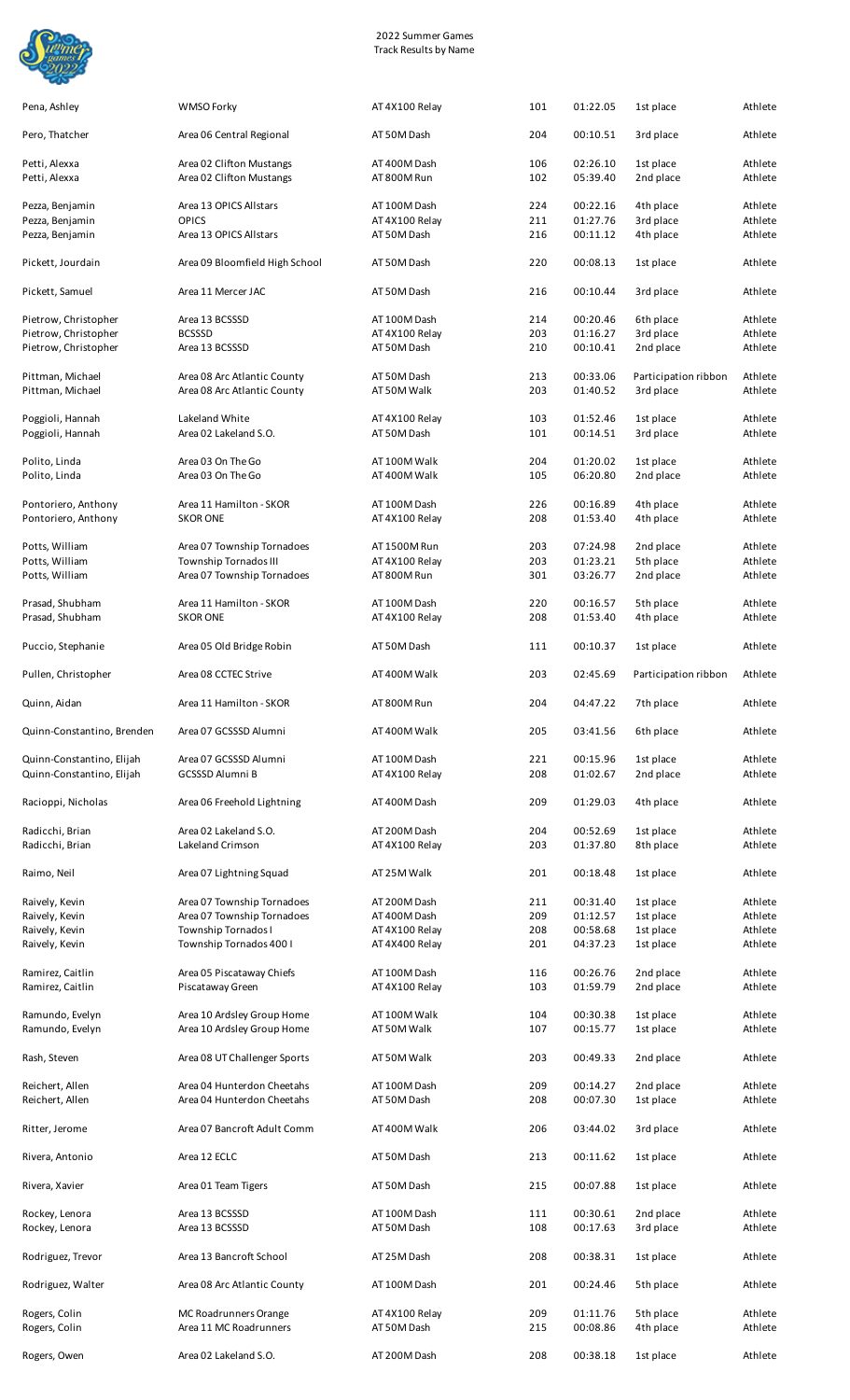

| Rogers, Owen            | Lakeland Black                      | AT 4X100 Relay           | 212 | 02:29.62 | 3rd place | Athlete |
|-------------------------|-------------------------------------|--------------------------|-----|----------|-----------|---------|
| Rose, George            | Area 08 UT Challenger Sports        | AT 100M Dash             | 201 | 00:22.05 | 4th place | Athlete |
| Rose, George            | 2 UTCS                              | AT 4X100 Relay           | 203 | 01:24.30 | 6th place | Athlete |
| Rose, Matthew           | Area 07 GCSSSD Alumni               | AT 400M Walk             | 203 | 04:07.18 | 3rd place | Athlete |
| Rose, Matthew           | <b>GCSSSD Alumni A</b>              | AT 4X100 Relay           | 214 | 01:27.15 | 1st place | Athlete |
| Roth, Jack              | Area 06 BDA Silver Surfers          | AT 100M Dash             | 213 | 00:19.43 | 3rd place | Athlete |
| Roth, Jack              | <b>BDA Silver Surfers</b>           | AT 4X100 Relay           | 207 | 01:05.24 | 1st place | Athlete |
| Rusin, Jim              | Area 05 Circle of Friends           | AT 100M Walk             | 207 | 00:37.55 | 2nd place | Athlete |
| Rusin, Jim              | Circle of Friends                   | AT 4X100 Relay           | 213 | 02:07.90 | 1st place | Athlete |
| Ryan, Alexandra         | Area 11 MC Roadrunners              | AT 25M Walk              | 103 | 00:16.19 | 2nd place | Athlete |
| Ryan, Alexandra         | Area 11 MC Roadrunners              | AT 50M Dash              | 117 | 00:33.25 | 2nd place | Athlete |
| Ryba, Zachary           | Area 11 Hamilton - SKOR             | AT 200M Dash             | 212 | 00:36.73 | 6th place | Athlete |
| Ryba, Zachary           | <b>SKOR TWO</b>                     | AT 4X100 Relay           | 209 | 01:09.43 | 3rd place | Athlete |
| Sammartino, Autumn      | Area 08 CCTEC Strive                | AT 100M Dash             | 108 | 00:23.52 | 3rd place | Athlete |
| Sampson, Taylor         | Area 02 W. Milford Special Olympics | AT 200M Dash             | 105 | 00:47.52 | 2nd place | Athlete |
| Sampson, Taylor         | WMSO Doe a Deer                     | AT 4X100 Relay           | 205 | 01:43.25 | 1st place | Athlete |
| Sanchez, Christian      | Area 08 CCTEC Strive                | AT 100M Dash             | 213 | 00:19.82 | 6th place | Athlete |
| Sanchez, Christian      | <b>CCTEC Strive</b>                 | AT 4X100 Relay           | 203 | 01:11.52 | 1st place | Athlete |
| Sanders, Timothy        | Area 13 BDA Iron Men                | ATWC 25M MOT Race        | 201 | 00:12.28 | 1st place | Athlete |
| Sanders, Timothy        | Area 13 BDA Iron Men                | ATWC 30M Mot Slalom      | 201 | 00:24.72 | 1st place | Athlete |
| Santos, David           | Area 04 Hunterdon Cheetahs          | AT 100M Dash             | 224 | 00:20.67 | 2nd place | Athlete |
| Santos, David           | Area 04 Hunterdon Cheetahs          | AT 50M Dash              | 216 | 00:11.30 | 5th place | Athlete |
| Savoca, Connor          | Area 10 All-Stars                   | AT 400M Dash             | 209 | 01:20.62 | 2nd place | Athlete |
| Savoca, Connor          | All Stars 2                         | AT 4X100 Relay           | 209 | 01:13.32 | 6th place | Athlete |
| Scharr, Jackie          | Area 02 Lakeland S.O.               | AT 200M Dash             | 106 | 01:10.02 | 2nd place | Athlete |
| Scharr, Jackie          | Lakeland Crimson                    | AT 4X100 Relay           | 203 | 01:37.80 | 8th place | Athlete |
| Scheick, Rebecca        | Area 11 Hamilton - SKOR             | AT 100M Dash             | 118 | 00:17.20 | 2nd place | Athlete |
| Scheick, Rebecca        | <b>SKOR THREE</b>                   | AT 4X100 Relay           | 102 | 01:26.58 | 1st place | Athlete |
| Schleck, James          | Area 03 On The Go                   | AT 400M Walk             | 207 | 04:31.64 | 2nd place | Athlete |
| Schleck, James          | On the Go C Walk                    | AT 4X100 Relay - Walking | 302 | 03:41.61 | 1st place | Athlete |
| Schleck, James          | Area 03 On The Go                   | AT 800M Walk             | 202 | 10:13.45 | 2nd place | Athlete |
| Schmalenberger, Michael | Area 10 All-Stars                   | AT 400M Dash             | 211 | 01:24.75 | 3rd place | Athlete |
| Schmalenberger, Michael | All Stars 2                         | AT 4X100 Relay           | 209 | 01:13.32 | 6th place | Athlete |
| Schnitzler, David       | Area 09 Jespy House                 | AT 100M Walk             | 206 | 00:43.49 | 2nd place | Athlete |
| Schwam, Heather         | Area 09 Jespy House                 | AT 50M Walk              | 107 | 00:17.43 | 2nd place | Athlete |
| Scott, Darius           | Area 05 South Plainfield Tigers     | AT 200M Dash             | 206 | 00:30.04 | 1st place | Athlete |
| Scott, Darius           | South Plainfield Green              | AT 4X100 Relay           | 209 | 01:07.35 | 1st place | Athlete |
| Secatello, James        | Area 05 Circle of Friends           | AT 100M Walk             | 205 | 00:31.80 | 2nd place | Athlete |
| Secatello, James        | Circle of Friends                   | AT 4X100 Relay           | 213 | 02:07.90 | 1st place | Athlete |
| Seibert, Ava            | Area 11 LMS Sharknados              | AT 25M Dash              | 101 | 00:32.21 | 1st place | Athlete |
| Seper, Corey            | Area 05 Old Bridge Robin            | AT 50M Dash              | 208 | 00:09.38 | 7th place | Athlete |
| Seppelt, Scott          | Area 06 FSA                         | AT 50M Dash              | 223 | 00:10.49 | 1st place | Athlete |
| Sessoms, Chavonne       | Area 07 Lightning Squad             | AT 25M Dash              | 104 | 00:09.46 | 2nd place | Athlete |
| Sessoms, Chavonne       | Area 07 Lightning Squad             | AT 50M Dash              | 116 | 00:18.32 | 2nd place | Athlete |
| Shapowalenko, Natalie   | Area 03 Warren Arc                  | AT 100M Walk             | 105 | 00:33.02 | 1st place | Athlete |
| Sheppard, Tiffany       | Area 02 Clifton Rec                 | AT 100M Walk             | 103 | 00:44.24 | 3rd place | Athlete |
| Sheppard, Tiffany       | Area 02 Clifton Rec                 | AT 50M Walk              | 102 | 00:23.48 | 2nd place | Athlete |
| Shimabukuro, Michael    | Area 02 Clifton Mustangs            | AT 200M Dash             | 205 | 00:27.81 | 1st place | Athlete |
| Silletti, Amanda        | Area 06 Rosie Runners               | AT 100M Dash             | 115 | 00:26.40 | 3rd place | Athlete |
| Silletti, Amanda        | Area 06 Rosie Runners               | AT 100M Walk             | 103 | 00:51.20 | 6th place | Athlete |
| Sims, Gabriel           | Area 02 Thunderbirds Spec Sports    | AT 200M Dash             | 207 | 00:31.09 | 1st place | Athlete |
| Sims, Gabriel           | Thunderbirds Blue                   | AT 4X100 Relay           | 209 | 01:08.41 | 2nd place | Athlete |
| Singh, Jaspal           | Area 05 Independent Singh           | AT 200M Dash             | 212 | 00:32.44 | 2nd place | Athlete |
| Skolar, Angela          | Area 10 All-Stars                   | AT 100M Dash             | 103 | 00:18.46 | 1st place | Athlete |
| Skolar, Angela          | All Stars 1                         | AT 4X100 Relay           | 209 | 01:13.60 | 7th place | Athlete |
| Smith, Myles            | Area 07 Township Tornadoes          | AT 50M Dash              | 201 | 00:10.78 | 1st place | Athlete |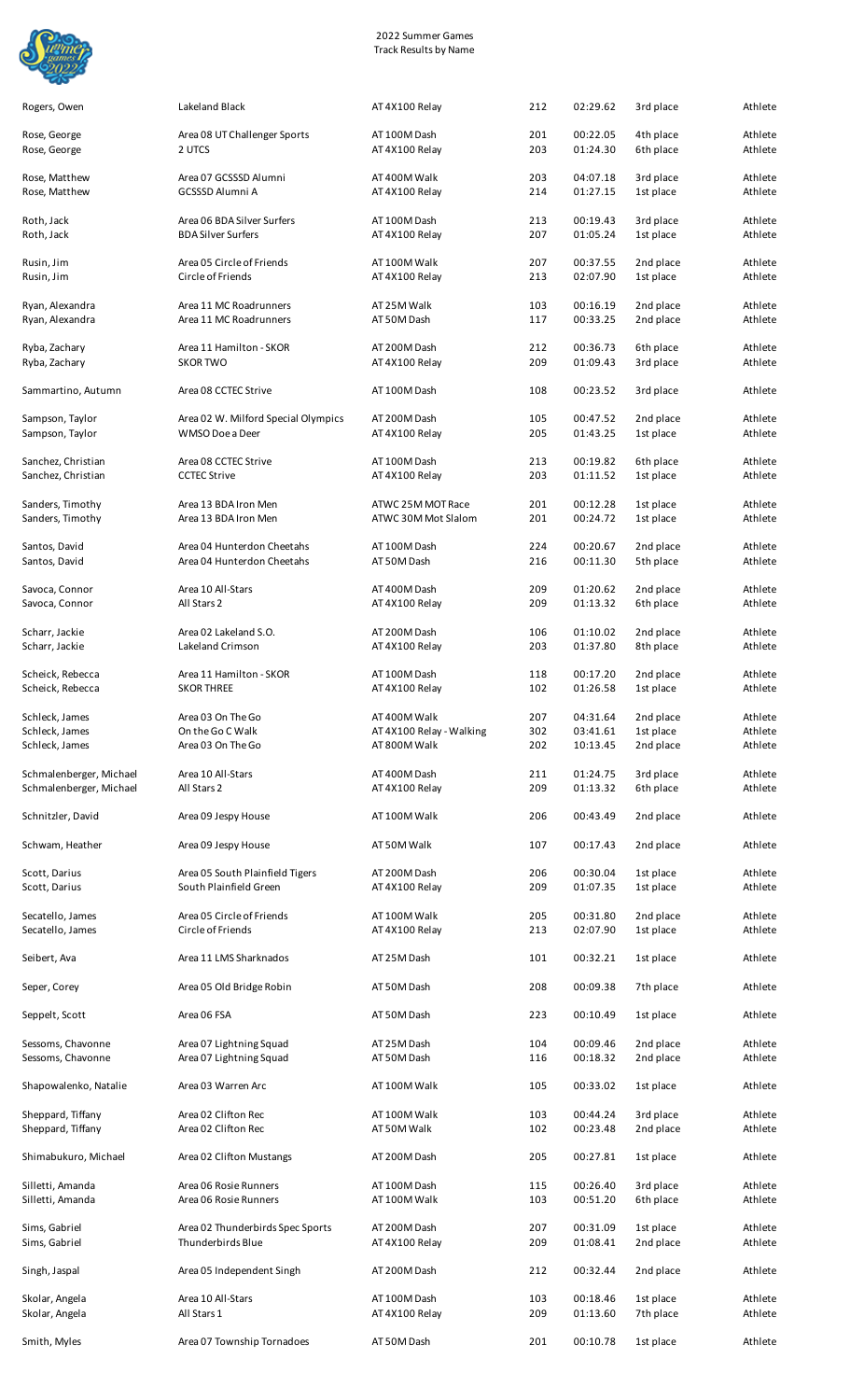

Smith, Robert **Area 08 Arc Atlantic County** AT 100M Walk 205 00:41.49 3rd place Athlete

| Smith, Tiffany                               | Area 02 Clifton Rec                                      | AT 100M Dash                   | 112        | 00:31.51             | 1st place              | Athlete            |
|----------------------------------------------|----------------------------------------------------------|--------------------------------|------------|----------------------|------------------------|--------------------|
| Smith, Tiffany                               | Clifton Rec 1                                            | AT 4X100 Relay                 | 212        | 01:37.84             | 1st place              | Athlete            |
| Smith, Tiffany                               | Area 02 Clifton Rec                                      | AT 50M Dash                    | 113        | 00:16.56             | 4th place              | Athlete            |
| Snitkovsky, Joshua                           | Area 06 BDA Silver Surfers                               | AT 50M Dash                    | 210        | 00:25.33             | 6th place              | Athlete            |
| Soltis, Ashley                               | Area 06 Soaring Eagles                                   | AT 50M Dash                    | 111        | 00:10.42             | 2nd place              | Athlete            |
| Sorrento, Matthew                            | Area 11 Hamilton - SKOR                                  | AT 50M Dash                    | 217        | 00:12.20             | 1st place              | Athlete            |
| Sosnowski, Allison<br>Sosnowski, Allison     | Area 10 All-Stars<br>All Stars 2                         | AT 100M Dash<br>AT 4X100 Relay | 114<br>209 | 00:20.24<br>01:13.32 | 6th place<br>6th place | Athlete<br>Athlete |
| Sowah, Cyril<br>Sowah, Cyril                 | Area 03 Mt Olive Marauders<br>MOHS <sub>1</sub>          | AT 100M Dash<br>AT 4X100 Relay | 209<br>202 | 00:14.56<br>01:06.84 | 4th place<br>2nd place | Athlete<br>Athlete |
| Srinivasan, Saimahesh                        | Area 13 BCSSSD                                           | AT 100M Dash                   | 211        | 00:16.01             | 2nd place              | Athlete            |
| Srinivasan, Saimahesh                        | Area 13 BCSSSD                                           | AT 50M Dash                    | 208        | 00:08.28             | 4th place              | Athlete            |
| Stapleton, James                             | Area 07 Township Tornadoes                               | AT 100M Dash                   | 210        | 00:17.32             | 6th place              | Athlete            |
| Stapleton, James                             | Township Tornados II                                     | AT 4X100 Relay                 | 202        | 01:08.26             | 3rd place              | Athlete            |
| Stapleton, James                             | Township Tornados 400 II                                 | AT 4X400 Relay                 | 202        | 06:32.41             | 2nd place              | Athlete            |
| Stappenbeck, Emma                            | Area 12 Cool Runnings                                    | AT 200M Dash                   | 101        | 00:46.16             | 2nd place              | Athlete            |
| Sterbenz, James                              | Area 04 Hunterdon Cheetahs                               | AT 200M Dash                   | 212        | 00:34.43             | 4th place              | Athlete            |
| Sterbenz, James                              | Area 04 Hunterdon Cheetahs                               | AT 5000M Run                   | 202        | 20:49.48             | 2nd place              | Athlete            |
| Stevenson, Katherine<br>Stevenson, Katherine | <b>SKOR FIVE</b><br>Area 11 Hamilton - SKOR              | AT 4X100 Relay<br>AT 50M Dash  | 212<br>112 | 01:44.07<br>00:13.98 | 2nd place<br>2nd place | Athlete<br>Athlete |
| Stolarz, Kyle                                | Area 11 MCSSSD                                           | AT 50M Dash                    | 210        | 00:11.42             | 3rd place              | Athlete            |
|                                              |                                                          |                                |            |                      |                        |                    |
| Stonaker, Olivia<br>Stonaker, Olivia         | Area 02 W. Milford Special Olympics<br><b>WMSO Forky</b> | AT 400M Dash<br>AT 4X100 Relay | 102<br>101 | 01:55.03<br>01:22.05 | 1st place              | Athlete<br>Athlete |
| Stonaker, Olivia                             | WMSO Herd                                                | AT 4X400 Relay                 | 202        | 07:09.29             | 1st place<br>3rd place | Athlete            |
| Stricker, Kyle                               | <b>SKOR FOUR</b>                                         | AT 4X100 Relay                 | 210        | 01:14.05             | 2nd place              | Athlete            |
|                                              |                                                          |                                |            |                      |                        |                    |
| Sukiennik, Tyffany<br>Sukiennik, Tyffany     | <b>SKOR THREE</b><br>Area 11 Hamilton - SKOR             | AT 4X100 Relay<br>AT 50M Dash  | 102<br>114 | 01:26.58<br>00:12.21 | 1st place<br>4th place | Athlete<br>Athlete |
| Supoy, Jonathan                              | Area 11 Hopewell Valley YMCA                             | AT 50M Dash                    | 207        | 00:16.70             | 1st place              | Athlete            |
| Szkudlapski, Luke                            | Area 11 Hamilton - SKOR                                  | AT 50M Dash                    | 212        | 00:19.72             | 5th place              | Athlete            |
| Sztenderowicz, John                          | Area 07 GCSSSD Alumni                                    | AT 100M Dash                   | 209        | 00:14.38             | 3rd place              | Athlete            |
| Sztenderowicz, John                          | <b>GCSSSD Alumni B</b>                                   | AT 4X100 Relay                 | 208        | 01:02.67             | 2nd place              | Athlete            |
| Taccardi, Franchesco                         | Area 13 BDA Iron Men                                     | AT 50M Dash                    | 205        | 00:14.04             | 2nd place              | Athlete            |
| Tatsch, Steven                               | Area 10 Montgomery                                       | AT 50M Dash                    | 221        | 00:09.28             | 1st place              | Athlete            |
| Taylor, Brandon                              | Area 13 BCSSSD                                           | AT 400M Dash                   | 208        | 02:39.80             | 2nd place              | Athlete            |
| Taylor, Brandon                              | Area 13 BCSSSD                                           | AT 800M Run                    | 205        | 05:48.49             | 2nd place              | Athlete            |
| Teixeira, Ricardo                            | Area 07 Township Tornadoes                               | AT 200M Dash                   | 205        | 00:32.68             | 3rd place              | Athlete            |
| Teixeira, Ricardo                            | Township Tornados I                                      | AT 4X100 Relay                 | 208        | 00:58.68             | 1st place              | Athlete            |
| Teixeira, Ricardo                            | Township Tornados 400 I                                  | AT 4X400 Relay                 | 201        | 04:37.23             | 1st place              | Athlete            |
| Terbell, Jill                                | Area 09 Jespy House                                      | AT 50M Walk                    | 108        | 00:23.31             | 2nd place              | Athlete            |
| Terry, Roger                                 | Area 10 Montgomery                                       | AT 50M Dash                    | 212        | 00:12.52             | 3rd place              | Athlete            |
| Theresa, Martin                              | Area 02 Storm Sports                                     | AT 100M Dash                   | 224        | 00:20.42             | 1st place              | Athlete            |
|                                              |                                                          |                                |            |                      |                        |                    |
| Thiede, Ani<br>Thiede, Ani                   | Area 13 BCSSSD<br>Area 13 BCSSSD                         | AT 100M Dash<br>AT 50M Dash    | 101<br>104 | 00:47.22<br>00:24.43 | 1st place<br>3rd place | Athlete<br>Athlete |
| Thiele, Melissa                              | Area 03 Mt Olive Marauders                               | AT 50M Dash                    | 108        | 00:20.57             | 5th place              | Athlete            |
| Thomas, Rebecca                              | Area 07 GCSSSD Alumni                                    | AT 400M Walk                   | 102        | 03:53.14             | 2nd place              | Athlete            |
| Thompson, Gabriel                            | Area 11 Hamilton - SKOR                                  | AT 50M Dash                    | 204        | 00:10.44             | 2nd place              | Athlete            |
| Thompson, Garrett                            | Thunderbirds Green                                       | AT 4X100 Relay                 | 211        | 01:22.39             | 1st place              | Athlete            |
| Thompson, Garrett                            | Area 02 Thunderbirds Spec Sports                         | AT 50M Dash                    | 221        | 00:12.30             | 7th place              | Athlete            |
| Thomson, Ian                                 | Area 08 UT Challenger Sports                             | AT 1500M Run                   | 203        | 07:03.44             | 1st place              | Athlete            |
| Thomson, Ian                                 | 1 UTCS                                                   | AT 4X100 Relay                 | 203        | 01:16.26             | 2nd place              | Athlete            |
| Thomson, Ian                                 | Area 08 UT Challenger Sports                             | AT 800M Run                    | 204        | 03:21.86             | 4th place              | Athlete            |
| Tiscione, Aimee                              | Area 11 Hamilton - SKOR                                  | AT 100M Dash                   | 120        | 00:22.40             | 1st place              | Athlete            |
| Tiscione, Aimee                              | <b>SKOR FIVE</b>                                         | AT 4X100 Relay                 | 212        | 01:44.07             | 2nd place              | Athlete            |
| Tobia, Cheryl                                | Area 03 On The Go                                        | AT 400M Walk                   | 104        | 04:28.24             | 4th place              | Athlete            |
| Tobia, Cheryl                                | On the Go E walk                                         | AT 4X100 Relay - Walking       | 302        | 04:11.00             | 2nd place              | Athlete            |
|                                              |                                                          |                                |            |                      |                        |                    |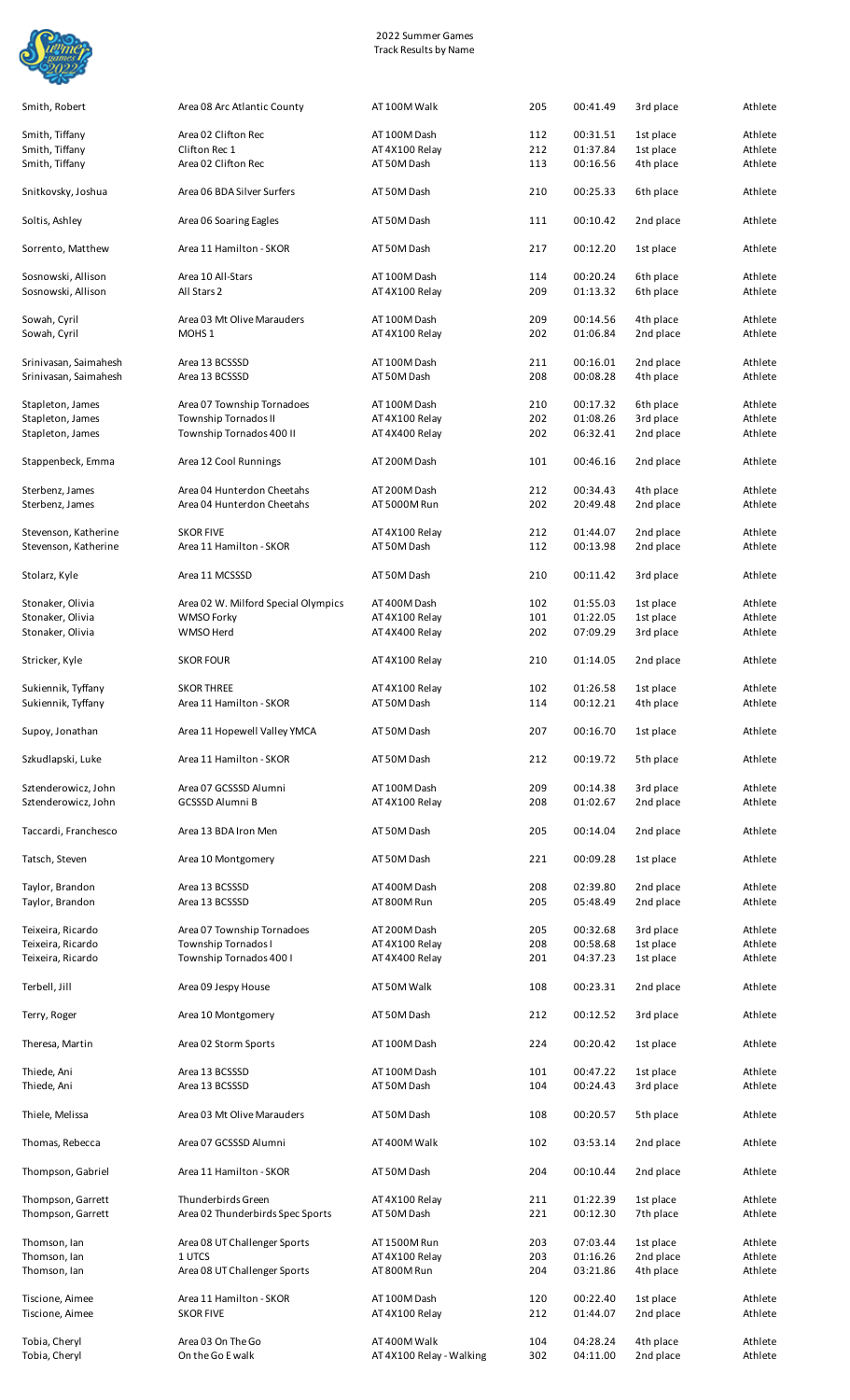

| Tobin, Colin<br>Tobin, Colin                         | Area 06 FSA<br>FSA <sub>1</sub>                            | AT 200M Dash<br>AT 4X100 Relay         | 203<br>210 | 00:35.60<br>01:28.64 | 1st place<br>8th place | Athlete<br>Athlete     |
|------------------------------------------------------|------------------------------------------------------------|----------------------------------------|------------|----------------------|------------------------|------------------------|
| Todd, George                                         | Area 08 Arc Atlantic County                                | AT 100M Dash                           | 226        | 00:21.46             | 7th place              | Athlete                |
| Toggweiler, Ellis<br>Toggweiler, Ellis               | <b>MC Roadrunners Blue</b><br>Area 11 MC Roadrunners       | AT 4X100 Relay<br>AT 50M Dash          | 211<br>224 | 01:35.79<br>00:16.29 | 6th place<br>4th place | Athlete<br>Athlete     |
| Torster, Nicholas                                    | Area 09 Bloomfield High School                             | AT 100M Dash                           | 210        | 00:15.31             | 1st place              | Athlete                |
| Trant, Michael<br>Trant, Michael                     | Area 07 Lightning Squad<br>Area 07 Lightning Squad         | AT 25M Dash<br>AT 50M Dash             | 209<br>224 | 00:08.69<br>00:16.43 | 3rd place<br>5th place | Athlete<br>Athlete     |
| Treglia, Tyler<br>Treglia, Tyler                     | Area 02 Lakeland S.O.<br>Lakeland Squires                  | AT 100M Dash<br>AT Unified 4x100 Relay | 201<br>201 | 00:20.75<br>01:18.15 | 2nd place<br>2nd place | Athlete<br>Athlete     |
| Trozzo, Anthony<br>Trozzo, Anthony                   | Lakeland Black<br>Area 02 Lakeland S.O.                    | AT 4X100 Relay<br>AT 50M Dash          | 212<br>207 | 02:29.62<br>00:30.42 | 3rd place<br>4th place | Athlete<br>Athlete     |
| Trujillo-Tejada, Abigail<br>Trujillo-Tejada, Abigail | 3 UTCS<br>Area 08 UT Challenger Sports                     | AT 4X100 Relay<br>AT 50M Dash          | 204<br>101 | 01:44.25<br>00:13.91 | 2nd place<br>2nd place | Athlete<br>Athlete     |
| Tung, Austin<br>Tung, Austin                         | MC Roadrunners Orange<br>Area 11 MC Roadrunners            | AT 4X100 Relay<br>AT 50M Dash          | 209<br>215 | 01:11.76<br>00:09.39 | 5th place<br>5th place | Athlete<br>Athlete     |
| Turre, Ralph                                         | <b>WMSO Rockey</b>                                         | AT Unified 4x100 Relay                 | 204        | 01:31.91             | 2nd place              | <b>Unified Partner</b> |
| Tylutki, Ronald<br>Tylutki, Ronald                   | Area 06 FSA<br>Area 06 FSA                                 | AT 200M Dash<br>AT 400M Dash           | 217<br>212 | 00:36.99<br>01:22.73 | 3rd place<br>2nd place | Athlete<br>Athlete     |
| Vales, Nicholas                                      | Area 06 FSA                                                | AT 100M Dash                           | 223        | 00:19.46             | 3rd place              | Athlete                |
| Vales, Nicholas                                      | FSA <sub>1</sub>                                           | AT 4X100 Relay                         | 210        | 01:28.64             | 8th place              | Athlete                |
| Valois, Cristian<br>Valois, Cristian                 | <b>SKOR FOUR</b><br>Area 11 Hamilton - SKOR                | AT 4X100 Relay<br>AT 50M Dash          | 210<br>203 | 01:14.05<br>00:07.93 | 2nd place<br>1st place | Athlete<br>Athlete     |
| Valois, Tomas                                        | Area 11 Hamilton - SKOR                                    | AT 25M Dash                            | 207        | 00:20.89             | 1st place              | Athlete                |
| VanBoerum, Michelle<br>VanBoerum, Michelle           | Area 07 Bancroft Adult Comm<br>Area 07 Bancroft Adult Comm | AT 400M Walk<br>AT 800M Walk           | 103<br>101 | 03:51.59<br>08:48.02 | 3rd place<br>2nd place | Athlete<br>Athlete     |
| VanWright, Robert                                    | Area 07 Lightning Squad                                    | AT 25M Dash                            | 209        | 00:06.81             | 1st place              | Athlete                |
| Vasel, Luke<br>Vasel, Luke                           | Area 06 Lacey<br>Area 06 Lacey                             | AT 100M Dash<br>AT 50M Dash            | 211<br>208 | 00:17.48<br>00:08.97 | 4th place<br>5th place | Athlete<br>Athlete     |
| Vasquez, Brianna<br>Vasquez, Brianna                 | Area 06 Lacey<br>Area 06 Lacey                             | AT 100M Dash<br>AT 50M Dash            | 105<br>105 | 00:19.03<br>00:10.91 | 4th place<br>3rd place | Athlete<br>Athlete     |
| Vawter, Zachary                                      | Area 06 Freehold Lightning                                 | AT 400M Dash                           | 209        | 01:31.38             | 5th place              | Athlete                |
| Vega, Brian<br>Vega, Brian                           | Area 11 Hamilton - SKOR<br><b>SKOR FOUR</b>                | AT 100M Dash<br>AT 4X100 Relay         | 222<br>210 | 00:19.44<br>01:14.05 | 4th place<br>2nd place | Athlete<br>Athlete     |
| Vega, Isaiah                                         | Area 09 Bloomfield High School                             | AT 50M Dash                            | 209        | 00:09.21             | 2nd place              | Athlete                |
| Vitelli, Brittany                                    | Area 08 Sea Isle City Islanders                            | AT 100M Dash                           | 116        | 00:27.40             | 3rd place              | Athlete                |
| Vitelli, Brittany                                    | Area 08 Sea Isle City Islanders                            | AT 50M Dash                            | 113        | 00:14.48             | 2nd place              | Athlete                |
| Volkening, Jennifer                                  | Area 08 CCTEC Strive                                       | AT 100M Dash                           | 108        | 00:22.51             | 2nd place              | Athlete                |
| Waclawski, Nicholas                                  | Area 10 Montgomery                                         | AT 400M Dash                           | 211        | 01:02.92             | 1st place              | Athlete                |
| Walker, Sean                                         | Lakeland First Knight                                      | AT Unified 4x400 Relay                 | 202        | 05:15.35             | 1st place              | Unified Partner        |
| Warner, Joseph                                       | Area 13 OPICS Allstars                                     | AT 25M Dash                            | 206        | 00:05.72             | 2nd place              | Athlete                |
| Watkins, Falyn<br>Watkins, Falyn                     | Area 02 Lakeland S.O.<br>Lakeland White                    | AT 200M Dash<br>AT 4X100 Relay         | 102<br>103 | 00:42.19<br>01:52.46 | 1st place<br>1st place | Athlete<br>Athlete     |
| Weiss, Abigail                                       | WMSO Vixen                                                 | AT Unified 4x100 Relay                 | 101        | 01:12.65             | 1st place              | Unified Partner        |
| Weiss, Benjamin<br>Weiss, Benjamin                   | Area 02 W. Milford Special Olympics<br><b>WMSO Rockey</b>  | AT 100M Dash<br>AT Unified 4x100 Relay | 218<br>204 | 00:33.90<br>01:31.91 | 1st place<br>2nd place | Athlete<br>Athlete     |
| Weiss, Dillon<br>Weiss, Dillon                       | Area 02 Thunderbirds Spec Sports<br>Thunderbirds Green     | AT 200M Dash<br>AT 4X100 Relay         | 214<br>211 | 00:42.58<br>01:22.39 | 2nd place<br>1st place | Athlete<br>Athlete     |
| Werner, John<br>Werner, John                         | Area 06 Rockets<br>Rockets                                 | AT 200M Dash<br>AT 4X100 Relay         | 204<br>210 | 00:54.62<br>01:23.05 | 2nd place<br>6th place | Athlete<br>Athlete     |
| Wilkins, Heather<br>Wilkins, Heather                 | Vernon A<br>Area 03 Vernon Express                         | AT 4X100 Relay<br>AT 50M Dash          | 211<br>114 | 01:36.25<br>00:11.76 | 7th place<br>2nd place | Athlete<br>Athlete     |
| Williams, James                                      | Area 08 Arc Atlantic County                                | AT 100M Dash                           | 226        | 00:16.51             | 2nd place              | Athlete                |
| Williams, Joshua                                     | Area 13 BCSSSD                                             | AT 200M Dash                           | 201        | 00:30.82             | 1st place              | Athlete                |
|                                                      |                                                            |                                        |            |                      |                        |                        |